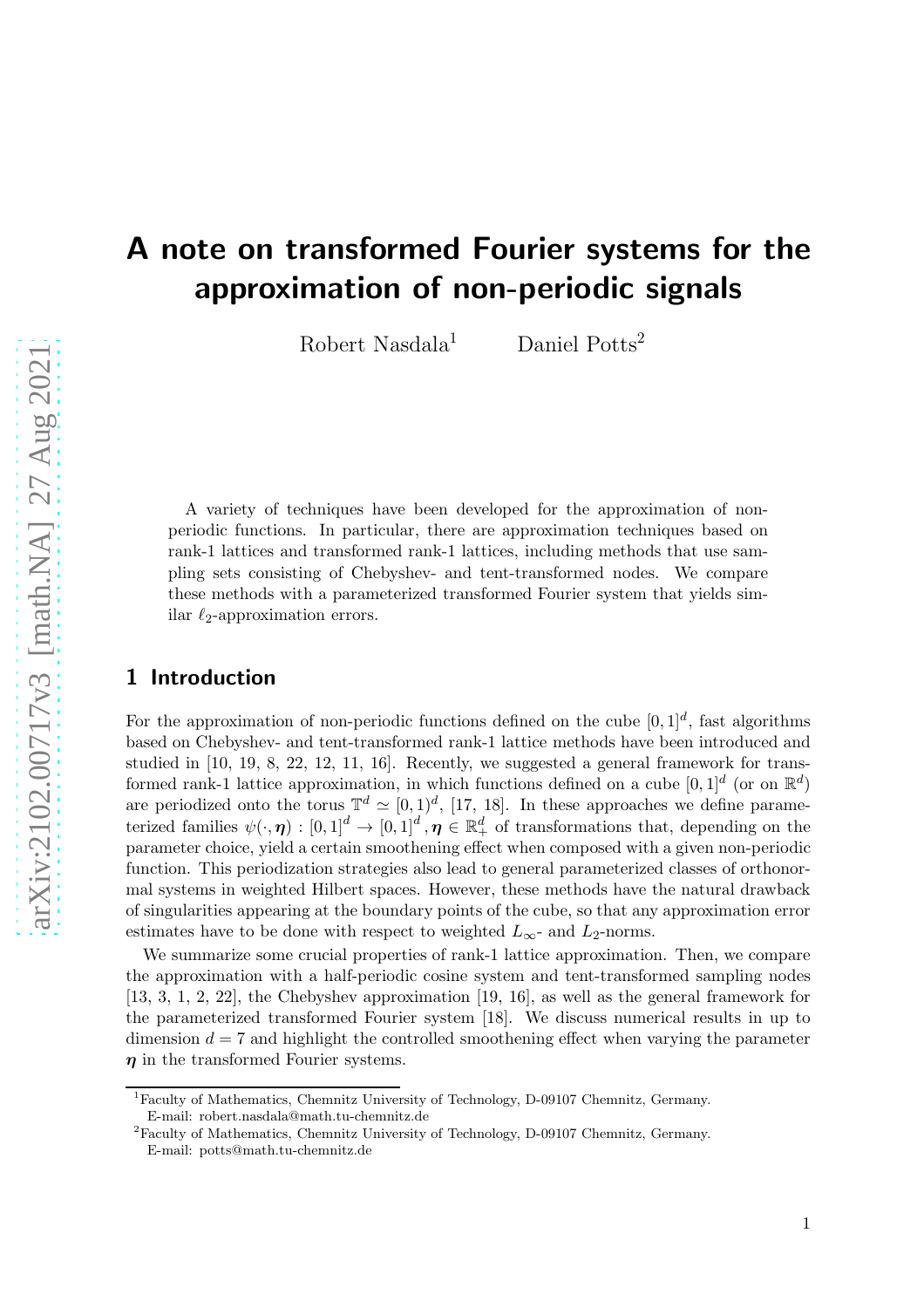## <span id="page-1-0"></span>2 Approximation methods

At first, we summarize the main ideas of the Fourier approximation with sampling sets in the form of rank-1 lattices [\[21, 7, 14\]](#page-15-0). Afterwards, we consider Chebyshev- and tent-transformed rank-1 lattices in the context of Chebyshev and cosine approximation methods [\[22, 16\]](#page-15-0). Finally, we outline the transformed Fourier system for the approximation of non-periodic signals, as introduced in [\[18\]](#page-15-0), and provide two examples of parameterized transformations.

## 2.1 Fourier approximation

For any frequency set  $I \subset \mathbb{Z}^d$  of finite cardinality  $|I| < \infty$  we denote the space of all multivariate trigonometric polynomials supported on I by

$$
\Pi_I := \mathrm{span}\left\{ e^{2\pi i \mathbf{k} \cdot \mathbf{x}} = \prod_{\ell=1}^d e^{2\pi i k_\ell x_\ell} : \mathbf{k} = (k_1, \dots, k_d)^\top \in I, \mathbf{x} = (x_1, \dots, x_d)^\top \in \mathbb{T}^d \right\}.
$$

Trigonometric polynomials are orthonormal with respect to the  $L_2(\mathbb{T}^d)$ -scalar product

$$
(f,g)_{L_2(\mathbb{T}^d)} := \int_{\mathbb{T}^d} f(\mathbf{x}) \, \overline{g(\mathbf{x})} \, \mathrm{d}\mathbf{x}, \quad f, g \in L_2(\mathbb{T}^d).
$$

For all  $\mathbf{k} \in \mathbb{Z}^d$  we denote the Fourier coefficients  $\hat{h}_{\mathbf{k}}$  by

$$
\hat{h}_{\mathbf{k}} := (h, e^{2\pi i \mathbf{k}(\cdot)})_{L_2(\mathbb{T}^d)} = \int_{\mathbb{T}^d} h(\mathbf{x}) e^{-2\pi i \mathbf{k} \cdot \mathbf{x}} d\mathbf{x},
$$

and the corresponding Fourier partial sum by  $S_I h(\mathbf{x}) := \sum_{\mathbf{k} \in I} \hat{h}_{\mathbf{k}} e^{2\pi i \mathbf{k} \cdot \mathbf{x}}$ .

We use sampling nodes in a rank-1 lattice  $\Lambda(\mathbf{z}, M)$  of size  $M \in \mathbb{N}$  generated by the vector  $z \in \mathbb{Z}^d$ , that is defined as

$$
\Lambda(\mathbf{z}, M) := \left\{ \mathbf{x}_j^{\text{latt}} := \frac{j}{M} \mathbf{z} \mod \mathbf{1} \in \mathbb{T}^d : j = 0, \dots, M - 1 \right\},\tag{2.1}
$$

with  $\mathbf{1} := (1, \ldots, 1)^{\top}$ , which allows the fast evaluation of Fourier partial sums via [\[14,](#page-15-0) Algorithm 3.1]. For any frequency set  $I \subset \mathbb{Z}^d$  the difference set is given by

$$
\mathcal{D}(I) := \{ \mathbf{k} \in \mathbb{Z}^d : \mathbf{k} = \mathbf{k}_1 - \mathbf{k}_2 \text{ with } \mathbf{k}_1, \mathbf{k}_2 \in I \}. \tag{2.2}
$$

We define the reconstructing rank-1 lattice  $\Lambda(\mathbf{z}, M, I)$  as a rank-1 lattice  $\Lambda(\mathbf{z}, M)$  for which the condition

$$
\mathbf{t} \cdot \mathbf{z} \not\equiv 0 \, (\bmod M) \quad \text{for all } \mathbf{t} \in \mathcal{D}(I) \setminus \{ \mathbf{0} \} \tag{2.3}
$$

holds. Given a reconstructing rank-1 lattice  $\Lambda(\mathbf{z}, M, I)$ , we have exact integration for all multivariate trigonometric polynomials  $p \in \Pi_{\mathcal{D}(I)}$ , see [\[21\]](#page-15-0), so that

$$
\int_{\mathbb{T}^d} p(\mathbf{x}) \, \mathrm{d}\mathbf{x} = \frac{1}{M} \sum_{j=0}^{M-1} p(\mathbf{x}_j), \quad \mathbf{x}_j \in \Lambda(\mathbf{z}, M, I). \tag{2.4}
$$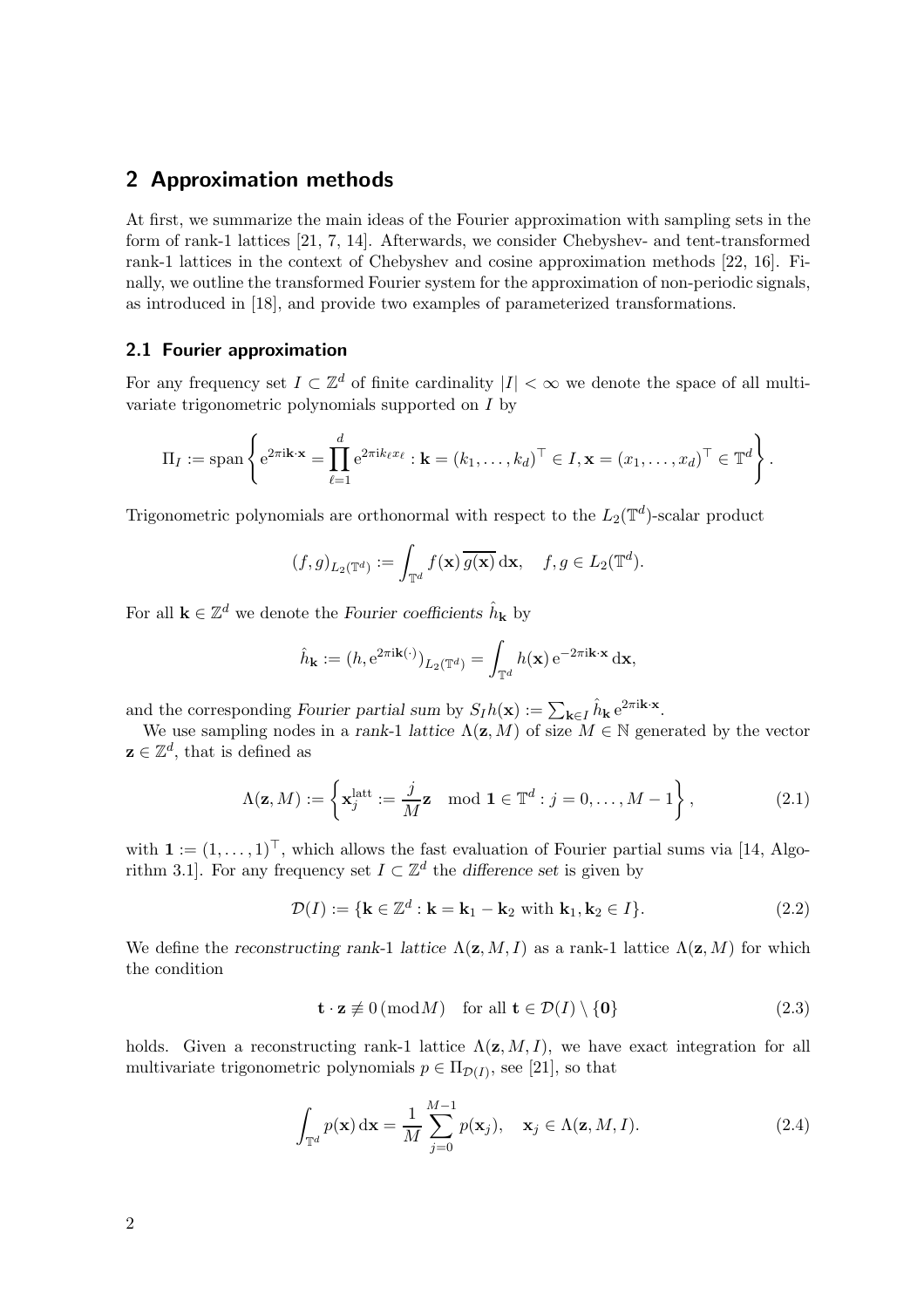<span id="page-2-0"></span>In particular, for  $h \in \Pi_I$  and  $\mathbf{k} \in I$  we have  $h(\cdot) e^{-2\pi i \mathbf{k}(\cdot)} \in \Pi_{\mathcal{D}(I)}$  and

$$
\hat{h}_{\mathbf{k}} = \int_{\mathbb{T}^d} h(\mathbf{x}) e^{-2\pi i \mathbf{k} \cdot \mathbf{x}} d\mathbf{x} = \frac{1}{M} \sum_{j=0}^{M-1} h(\mathbf{x}_j) e^{-2\pi i \mathbf{k} \cdot \mathbf{x}_j}, \quad \mathbf{x}_j \in \Lambda(\mathbf{z}, M, I). \tag{2.5}
$$

Next, we focus on functions in the Wiener algebra  $\mathcal{A}(\mathbb{T}^d)$  containing all  $L_1(\mathbb{T}^d)$ -functions with absolutely summable Fourier coefficients  $\hat{h}_{\mathbf{k}}$  given by

$$
\mathcal{A}(\mathbb{T}^d) := \left\{ h \in L_1(\mathbb{T}^d) : \sum_{k \in \mathbb{Z}^d} |\hat{h}_k| < \infty \right\}.
$$
\n(2.6)

For an arbitrary function  $h \in \mathcal{A}(\mathbb{T}^d) \cap \mathcal{C}(\mathbb{T}^d)$  and lattice points  $\mathbf{x}_j \in \Lambda(\mathbf{z}, M, I)$  we lose the former mentioned exact integration property and get approximated Fourier coefficients  $\hat{h}_{\mathbf{k}}^{\Lambda}$  of the form

$$
\hat{h}_{\mathbf{k}} \approx \hat{h}_{\mathbf{k}}^{\Lambda} := \frac{1}{M} \sum_{j=0}^{M-1} h(\mathbf{x}_j) e^{-2\pi i \mathbf{k} \cdot \mathbf{x}_j}
$$

leading to the approximated Fourier partial sum  $S_I^{\Lambda}h$  given by

$$
h(\mathbf{x}) \approx S_I^{\Lambda} h(\mathbf{x}) := \sum_{\mathbf{k} \in I} \hat{h}_{\mathbf{k}}^{\Lambda} e^{2\pi i \mathbf{k} \cdot \mathbf{x}}
$$

For the matrix-vector-expression with respect to the frequency set  $I_{\text{latt}} \subset \mathbb{Z}^d$  we put

$$
\mathbf{F}_{\text{latt}} := \left\{ e^{2\pi i \mathbf{k} \cdot \mathbf{x}_j^{\text{latt}}} \right\}_{j=0, \mathbf{k} \in I_{\text{latt}}}^{M-1}, \quad \mathbf{h}_{\text{latt}} := \left( h(\mathbf{x}_j^{\text{latt}}) \right)_{j=0}^{M-1}.
$$

The evaluation of the function  $h$  and the reconstruction of the approximated Fourier coefficients  $\hat{\mathbf{h}} := (\hat{h}_{\mathbf{k}}^{\Lambda})_{\mathbf{k} \in I_{\text{latt}}}$  are realized by the fast Algorithms outlined in [\[14,](#page-15-0) Algorithm 3.1 and 3.2] that solve the systems

$$
\mathbf{h}_{\text{latt}} = \mathbf{F}_{\text{latt}} \hat{\mathbf{h}} \quad \text{and} \quad \hat{\mathbf{h}} = \frac{1}{M} \mathbf{F}_{\text{latt}}^* \mathbf{h}_{\text{latt}}, \tag{2.7}
$$

.

where we have  $\mathbf{F}_{\text{latt}}^* \mathbf{F}_{\text{latt}} = M \mathbf{I}$  by construction with the identity matrix  $\mathbf{I} \in \mathbb{C}^{|I_{\text{latt}}| \times |I_{\text{latt}}|}$ .

#### 2.2 Cosine approximation

Next, we consider the half-periodic cosine system

$$
\left\{\lambda_{\mathbf{k}}(\mathbf{x}) := \sqrt{2}^{\|\mathbf{k}\|_0} \prod_{\ell=1}^d \cos(\pi k_\ell x_\ell) \right\}_{\mathbf{k} \in I_{\text{tent}}}, I_{\text{tent}} \subset \mathbb{N}_0^d, \mathbf{x} \in [0, 1]^d,
$$
\n(2.8)

with the zero-norm  $||\mathbf{k}||_0 := |\{\ell \in \{1, ..., d\} : k_{\ell} \neq 0\}|$  and  $\sqrt{2}^{||\mathbf{k}||_0} := \prod_{\ell=1}^d$  $\sqrt{2}^{\|k_\ell\|_0}$ . In [\[13\]](#page-15-0) it is pointed out that this system can alternatively be defined in one dimension over the domain  $t \in [-1,1]$  as the system  $\lambda_0(x) = \frac{1}{\sqrt{2}}$  $\frac{1}{2}$ ,  $\lambda_k(t) = \cos(k\pi t), \tilde{\lambda}_k(t) = \sin((k - \frac{1}{2})$  $(\frac{1}{2})\pi t$ , which yields the original cosine system after applying the transformation  $t = 2x - 1$ .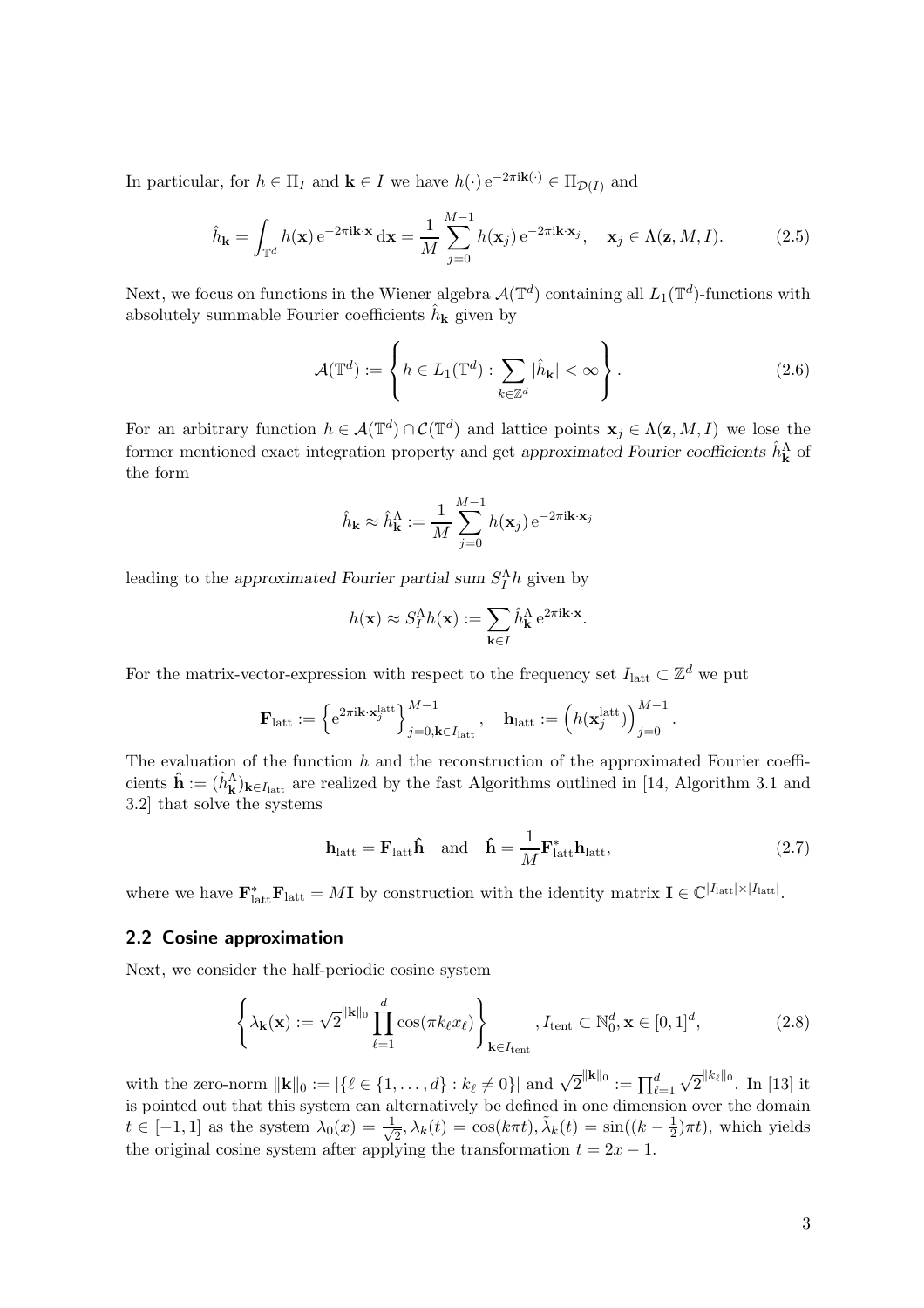<span id="page-3-0"></span>The cosine system [\(2.8\)](#page-2-0) is orthonormal with respect to the  $L_2([0,1]^d)$ -scalar product given by

$$
(f,g)_{L_2([0,1]^d)}:=\int_{[0,1]^d}f(\mathbf{x})\,\overline{g(\mathbf{x})}\,\mathrm{d}\mathbf{x},\quad f,g\in L_2([0,1]^d).
$$

For  $\mathbf{k} \in \mathbb{Z}^d$  the cosine coefficient of a function  $h \in L_2([0,1]^d)$  is naturally defined as  $\hat{h}_{\mathbf{k}}^{\cos} := (h, \lambda_{\mathbf{k}})_{L_2([0,1]^d)}$  and for  $I \subset \mathbb{Z}^d$  the corresponding cosine partial sum is given by  $S_I h(\mathbf{x}) := \sum_{\mathbf{k} \in I} \hat{h}_{\mathbf{k}}^{\text{cos}} \lambda_{\mathbf{k}}(\mathbf{x})$ . We transfer the crucial properties of the Fourier system via the tent transformation

$$
\psi(\mathbf{x}) := (\psi_1(x_1), \dots, \psi_d(x_d))^{\top}, \quad \psi_\ell(x_\ell) = \begin{cases} 2x_\ell & \text{for } 0 \le x_\ell < \frac{1}{2}, \\ 2 - 2x_\ell & \text{for } \frac{1}{2} \le x_\ell \le 1. \end{cases}
$$
(2.9)

We have sampling nodes in the tent-transformed rank-1 lattice  $\Lambda_{\psi}(\mathbf{z}, M)$  defined as

$$
\Lambda_{\psi}(\mathbf{z}, M) := \left\{ \mathbf{y}_{j}^{\cos} := \psi \left( \mathbf{x}_{j}^{\text{latt}} \right) : \mathbf{x}_{j}^{\text{latt}} \in \Lambda(\mathbf{z}, M), j = 0, \dots, M - 1 \right\}
$$
(2.10)

and we speak of a reconstructing tent-transformed rank-1 lattice  $\Lambda_{\psi}(\mathbf{z}, M, I)$  if the underlying rank-1 lattice is a reconstructing one. Recalling the definition of difference sets  $\mathcal{D}(I)$  in [\(2.2\)](#page-1-0), multivariate trigonometric polynomials  $h(\cdot), h(\cdot)$  and  $\lambda_{\mathbf{k}}(\cdot)$  that are in  $\Pi_{\mathcal{D}(I)}$  and supported on  $\mathbf{k} \in I \subset \mathbb{N}_0^d$  inherit the exact integration property [\(2.4\)](#page-1-0), because with the tent transformation as in (2.9) and transformed nodes  $\mathbf{y}_{j}^{\cos} = \psi(\mathbf{x}_{j}^{\text{latt}}) \in \Lambda_{\psi}(\mathbf{z}, M, I)$  with  $\mathbf{x}_{j}^{\text{latt}} = (x_{1}^{j})$  $j_1, \ldots, x_d^j$  $\binom{J}{d}$ <sup> $\vdash$ </sup> $\in$  $\Lambda(\mathbf{z}, M, I)$  we have

$$
\hat{h}_{\mathbf{k}}^{\cos} = \int_{[0,1]^d} h(\mathbf{y}) \,\lambda_{\mathbf{k}}(\mathbf{y}) \,d\mathbf{y} = \sqrt{2}^{\|\mathbf{k}\|_0} \int_{\mathbb{T}^d} h(\psi(\mathbf{x})) \prod_{\ell=1}^d \cos(2\pi k_{\ell} x_{\ell}) \,d\mathbf{x}
$$
\n
$$
= \frac{\sqrt{2}^{\|\mathbf{k}\|_0}}{2^d} \int_{\mathbb{T}^d} h(\psi(\mathbf{x})) \left( e^{2\pi i \mathbf{k} \cdot \mathbf{x}} + e^{-2\pi i \mathbf{k} \cdot \mathbf{x}} \right) \,d\mathbf{x}
$$
\n
$$
= \frac{\sqrt{2}^{\|\mathbf{k}\|_0}}{2^d} \frac{1}{M} \sum_{j=0}^{M-1} h(\psi(\mathbf{x}_j)) \left( e^{2\pi i \mathbf{k} \cdot \mathbf{x}_j} + e^{-2\pi i \mathbf{k} \cdot \mathbf{x}_j} \right)
$$
\n
$$
= \sqrt{2}^{\|\mathbf{k}\|_0} \frac{1}{M} \sum_{j=0}^{M-1} h(\psi(\mathbf{x}_j)) \prod_{\ell=1}^d \cos(2\pi k_{\ell} x_{\ell}^j)
$$
\n
$$
= \frac{1}{M} \sum_{j=0}^{M-1} h(\mathbf{y}_j^{\cos}) \,\lambda_{\mathbf{k}}(\mathbf{y}_j^{\cos}).
$$

For an arbitrary function  $h \in \mathcal{C}([0,1]^d)$ , we lose the former mentioned exactness and define the approximated cosine coefficients  $\hat{h}_{\mathbf{k}}^{\cos,\Lambda}$  of the form

$$
\hat{h}_{\mathbf{k}}^{\cos} \approx \hat{h}_{\mathbf{k}}^{\cos,\Lambda} := \frac{1}{M} \sum_{j=0}^{M-1} h(\mathbf{y}_j^{\cos}) \lambda_{\mathbf{k}}(\mathbf{y}_j^{\cos}), \quad \mathbf{y}_j^{\cos} \in \Lambda_{\psi}(\mathbf{z}, M, I),
$$

and obtain approximated cosine partial sum  $S_I^{\Lambda}h$  given by

$$
h(\mathbf{x}) \approx S_I^{\Lambda} h(\mathbf{x}) := \sum_{\mathbf{k} \in I} \hat{h}_{\mathbf{k}}^{\cos,\Lambda} \lambda_{\mathbf{k}}(\mathbf{x}).
$$
\n(2.11)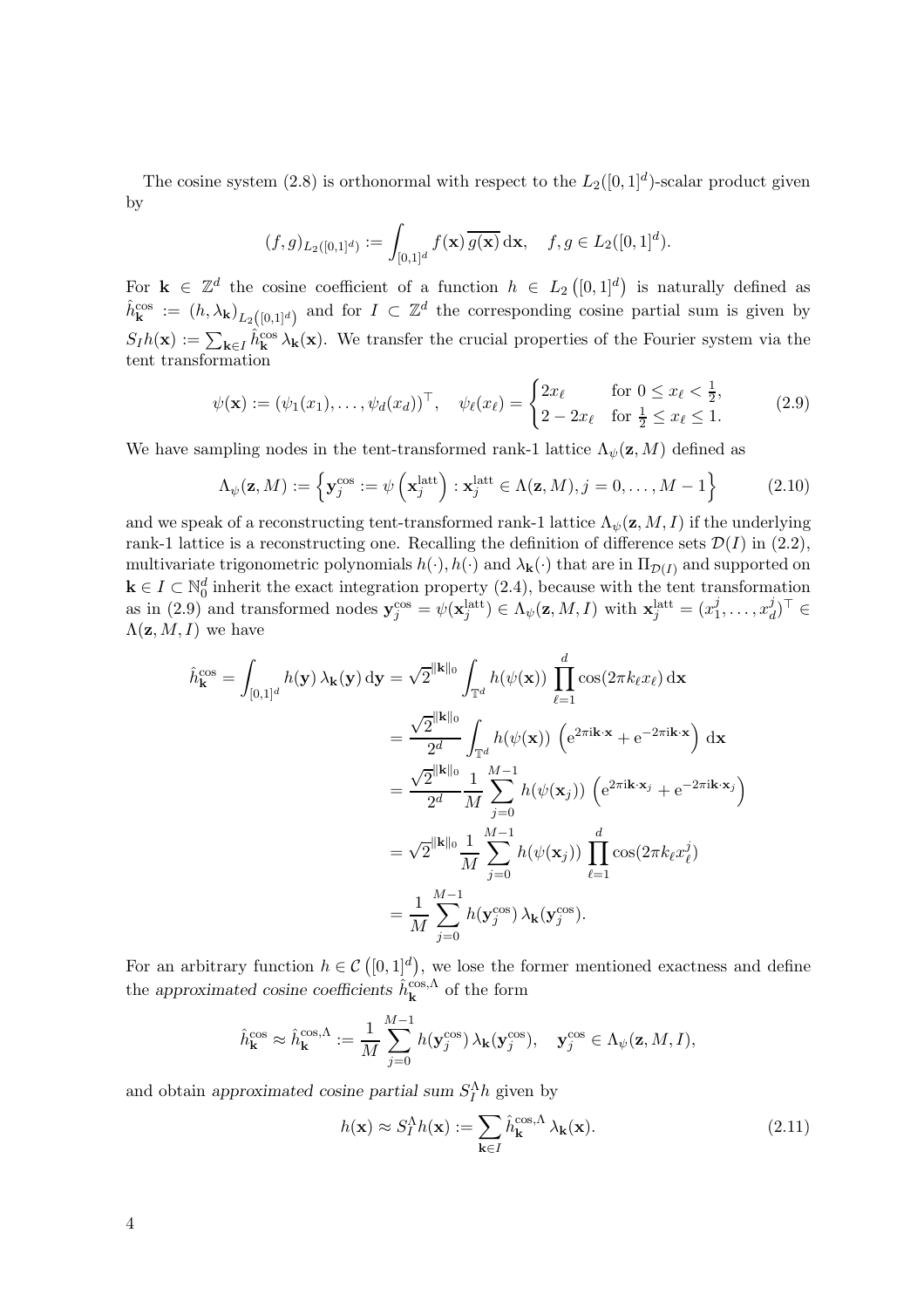<span id="page-4-0"></span>In matrix-vector-notation we have

$$
\mathbf{C} := \left\{ \lambda_{\mathbf{k}} \left( \mathbf{y}_{j}^{\cos} \right) \right\}_{j=0, \mathbf{k} \in I_{\text{tent}}}^{M-1}, \quad \mathbf{h}_{\text{tent}} := \left( h(\mathbf{y}_{j}^{\cos}) \right)_{j=0}^{M-1}.
$$

Both the evaluation of  $h$  and the reconstruction of the approximated cosine coefficients  $\mathbf{\hat{h}} := \left\{ \hat{h}^{\mathrm{cos},\Lambda}_{\mathbf{k}} \right\}$  $\mathbf{k} \in I_{\text{tent}}$ is realized by solving the systems

$$
\mathbf{h}_{\text{tent}} = \mathbf{C}\hat{\mathbf{h}} \quad \text{and} \quad \hat{\mathbf{h}} = \frac{1}{M} \mathbf{C}^* \mathbf{h}_{\text{tent}},\tag{2.12}
$$

where we have  $\mathbf{C}^*\mathbf{C} = M\mathbf{I}$  by construction with the identity matrix  $\mathbf{I} \in \mathbb{C}^{|I_{\text{tent}}|} \times |I_{\text{tent}}|$ . Fast algorithms for solving both systems are described in [\[22, 16\]](#page-15-0).

## 2.3 Chebyshev approximation

We consider the Chebyshev system, that is defined for  $\mathbf{x} \in [0,1]^d$  and a finite frequency set  $I_{\text{cheb}} \subset \mathbb{N}_0^d$  as

$$
\left\{ T_{\mathbf{k}}(\mathbf{x}) := \sqrt{2}^{\|\mathbf{k}\|_0} \prod_{\ell=1}^d \cos\left(k_\ell \arccos(2x_\ell - 1)\right) \right\}_{\mathbf{k} \in I_{\text{cheb}}}.
$$
\n(2.13)

The Chebyshev system (2.13) is an orthonormal system with respect to the weighted scalar product

$$
(T_{\mathbf{k}_1}, T_{\mathbf{k}_2})_{L_2([0,1]^d,\omega)} := \int_{[0,1]^d} T_{\mathbf{k}_1}(\mathbf{x}) T_{\mathbf{k}_2}(\mathbf{x}) \, \omega(\mathbf{x}) \, \mathrm{d}\mathbf{x}, \quad \omega(\mathbf{x}) := \prod_{\ell=1}^d \frac{2}{\pi \sqrt{4x_\ell(1-x_\ell)}}.
$$

The Chebyshev coefficients of a function  $h \in L_2([0,1]^d, \omega)$  are naturally defined as  $\hat{h}_{\mathbf{k}}^{\text{cheb}}$  :=  $(h, T_{k})_{L_2([0,1]^d,\omega)}, k \in \mathbb{Z}^d$  and for  $I \subset \mathbb{Z}^d$  the corresponding Chebyshev partial sum is given by  $S_I h(\mathbf{x}) := \sum_{\mathbf{k} \in I} \hat{h}_{\mathbf{k}}^{\text{cheb}} T_{\mathbf{k}}(\mathbf{x})$ . We transfer some properties of the Fourier system via the Chebyshev transformation

$$
\psi(\mathbf{x}) := (\psi_1(x_1), \dots, \psi_d(x_d))^{\top}, \quad \psi_\ell(x_\ell) := \frac{1}{2} + \frac{1}{2} \cos \left( 2\pi \left( x_\ell - \frac{1}{2} \right) \right), \quad x_\ell \in [0, 1]. \tag{2.14}
$$

We have sampling nodes in the Chebyshev-transformed rank-1 lattice  $\Lambda_{\psi}(\mathbf{z}, M)$  defined as

$$
\Lambda_{\psi}(\mathbf{z}, M) := \left\{ \mathbf{y}_j^{\text{cheb}} := \psi \left( \mathbf{x}_j^{\text{latt}} \right) : \mathbf{x}_j^{\text{latt}} \in \Lambda(\mathbf{z}, M), j = 0, \dots, M - 1 \right\}. \tag{2.15}
$$

It inherits the reconstruction property [\(2.3\)](#page-1-0) of the underlying reconstructing rank-1 lattice  $\Lambda(\mathbf{z}, M, I)$  and is denoted by  $\Lambda_{\psi}(\mathbf{z}, M, I)$ . We note that Chebyshev transformed sampling nodes are fundamentally connected to Padua points and Lissajous curves, as well as certain interpolation methods that are outlined in [\[4,](#page-14-0) [9\]](#page-15-0).

Recalling the definition of difference sets  $\mathcal{D}(I)$  in [\(2.2\)](#page-1-0), multivariate trigonometric polynomials  $h(\cdot)$  and  $h(\cdot) T_{\mathbf{k}}(\cdot)$  are in  $\Pi_{\mathcal{D}(I)}$  and supported on  $\mathbf{k} \in I \subset \mathbb{N}_0^d$  inherit the exact integration property [\(2.4\)](#page-1-0), because with the Chebyshev transformation  $\psi$  as in (2.14) and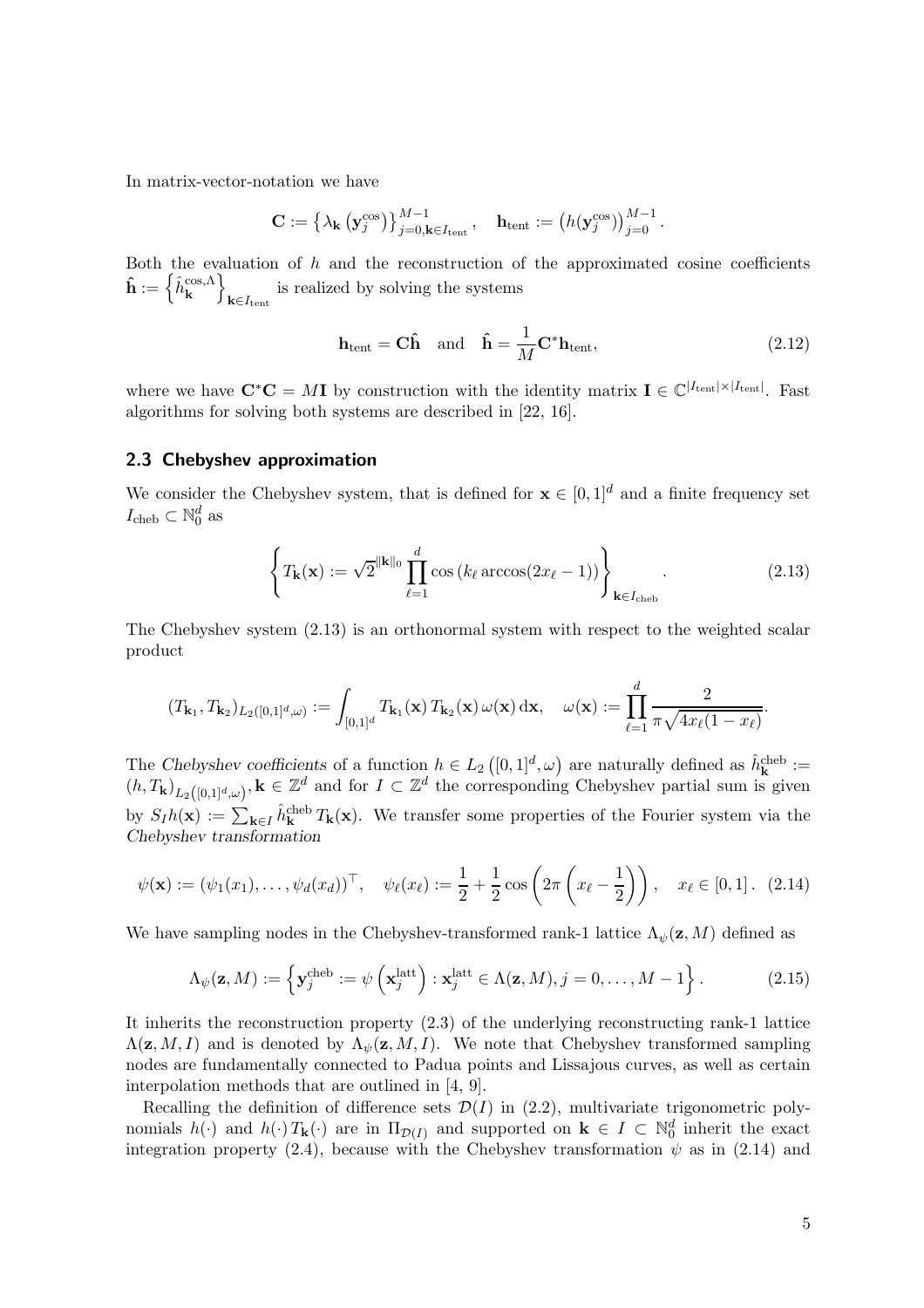<span id="page-5-0"></span>transformed nodes  $\mathbf{y}_j^{\text{cheb}} = \psi(\mathbf{x}_j^{\text{latt}}) \in \Lambda_{\psi}(\mathbf{z}, M, I)$  with  $\mathbf{x}_j^{\text{latt}} = (x_1^j)$  $j_1, \ldots, x_a^j$  $\Lambda_d^{\jmath}$ <sup> $\iota$ </sup>  $\in \Lambda(\mathbf{z},M,I)$  we have

$$
\hat{h}_{\mathbf{k}}^{\text{cheb}} = \int_{[0,1]^d} h(\mathbf{y}) T_{\mathbf{k}}(\mathbf{y}) \omega(\mathbf{y}) \, d\mathbf{y} = \sqrt{2}^{\|\mathbf{k}\|_0} \int_{\mathbb{T}^d} h(\psi(\mathbf{x})) \prod_{\ell=1}^d \cos(2\pi k_\ell x_\ell) \, d\mathbf{x}
$$
\n
$$
= \frac{\sqrt{2}^{\|\mathbf{k}\|_0}}{2^d} \int_{\mathbb{T}^d} h(\psi(\mathbf{x})) \left( e^{2\pi i \mathbf{k} \cdot \mathbf{x}} + e^{-2\pi i \mathbf{k} \cdot \mathbf{x}} \right) \, d\mathbf{x}
$$
\n
$$
= \frac{\sqrt{2}^{\|\mathbf{k}\|_0}}{2^d} \frac{1}{M} \sum_{j=0}^{M-1} h(\psi(\mathbf{x}_j)) \left( e^{2\pi i \mathbf{k} \cdot \mathbf{x}_j} + e^{-2\pi i \mathbf{k} \cdot \mathbf{x}_j} \right)
$$
\n
$$
= \sqrt{2}^{\|\mathbf{k}\|_0} \frac{1}{M} \sum_{j=0}^{M-1} h(\psi(\mathbf{x}_j)) \prod_{\ell=1}^d \cos(2\pi k_\ell x_\ell^j)
$$
\n
$$
= \frac{1}{M} \sum_{j=0}^{M-1} h(\mathbf{y}_j^{\text{cheb}}) T_{\mathbf{k}}(\mathbf{y}_j^{\text{cheb}}).
$$

For an arbitrary function  $h \in L([0,1]^d, \omega) \cap C([0,1]^d)$ , we lose the former mentioned exactness and define the approximated Chebyshev coefficients  $\hat{h}_{\mathbf{k}}^{\text{cheb},\Lambda}$  of the form

$$
\hat{h}_{\mathbf{k}}^{\text{cheb}} \approx \hat{h}_{\mathbf{k}}^{\text{cheb},\Lambda} := \frac{1}{M} \sum_{j=0}^{M-1} h(\mathbf{y}_j^{\text{cheb}}) T_{\mathbf{k}}(\mathbf{y}_j^{\text{cheb}}), \quad \mathbf{y}_j^{\text{cheb}} \in \Lambda_{\psi}(\mathbf{z}, M, I),
$$

leading to the approximated Chebyshev partial sum

$$
h(\mathbf{x}) \approx S_I^{\Lambda} h(\mathbf{x}) := \sum_{\mathbf{k} \in I} \hat{h}_{\mathbf{k}}^{\text{cheb}, \Lambda} T_{\mathbf{k}}(\mathbf{x}).
$$
\n(2.16)

In matrix-vector-notation this reads as

$$
\mathbf{T} := \left\{ T_{\mathbf{k}}(\mathbf{y}_j^{\text{cheb}}) \right\}_{j=0,\mathbf{k} \in I_{\text{cheb}}}^{M-1}, \quad \mathbf{h}_{\text{cheb}} := \left( h(\mathbf{y}_j^{\text{cheb}}) \right)_{j=0}^{M-1}.
$$

The evaluation of  $h$  as well as the reconstruction of the approximated Chebyshev coefficients  $\mathbf{\hat{h}} := \left( \hat{h}^{\text{cheb},\Lambda}_{\mathbf{k}} \right)$  $\mathbf{k} \in I_{\mathrm{cheb}}$ of h are realized by fast Algorithms outlined in  $[19, 22, 16]$ , that solve the systems

$$
\mathbf{h}_{\text{cheb}} = \mathbf{T}\hat{\mathbf{h}} \quad \text{and} \quad \hat{\mathbf{h}} = \frac{1}{M} \mathbf{T}^* \mathbf{h}_{\text{cheb}},\tag{2.17}
$$

where we have  $\mathbf{T}^* \mathbf{T} = M \mathbf{I}$  by construction with the identity matrix  $\mathbf{I} \in \mathbb{C}^{|I_{\text{cheb}}| \times |I_{\text{cheb}}|}$ .

#### 2.4 Transformed Fourier approximation

We recall the ideas of a particular family of parameterized torus-to-cube transformations as suggested in [\[18\]](#page-15-0), that generalize the construction idea of the Chebyshev system in composing a mapping with a multiple of its inverse.

We call a continuously differentiable, strictly increasing mapping  $\tilde{\psi} : (0,1) \to \mathbb{R}$  with  $\tilde{\psi}(x+\frac{1}{2})$  $\frac{1}{2}$ ) being odd and  $\tilde{\psi}(x) \to \pm \infty$  for  $x \to \{0,1\}$  a torus-to-R transformation. We obtain a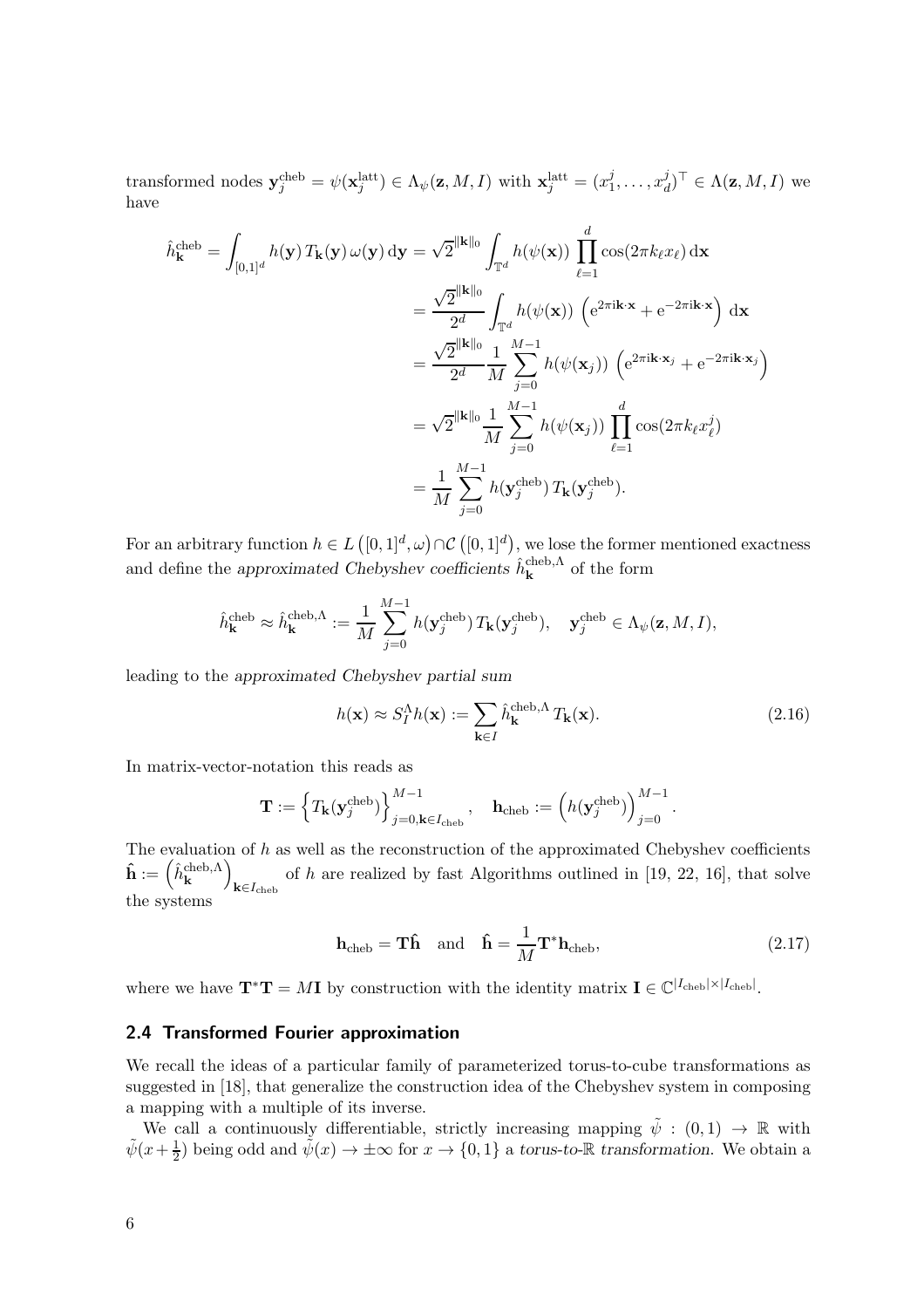<span id="page-6-0"></span>parameterized torus-to-cube transformation  $\psi(\cdot, \eta): [0, 1] \to [0, 1]$  with  $\eta \in \mathbb{R}_+ := (0, \infty)$  by putting

$$
\psi(x,\eta) := \begin{cases}\n0 & \text{for } x = 0, \\
\tilde{\psi}^{-1}(\eta \, \tilde{\psi}(x)) & \text{for } x \in (0,1), \\
1 & \text{for } x = 1,\n\end{cases}
$$
\n(2.18)

which are continuously differentiable, increasing and have a first derivative  $\psi'(\cdot, \eta) \in C_0([0, 1]),$ where  $C_0([0,1])$  denotes the space of all continuous functions vanishing to 0 towards their boundary points. It holds  $\psi^{-1}(y, \eta) = \psi\left(y, \frac{1}{\eta}\right)$  and we call  $\varrho(y, \eta) := (\psi^{-1})'(y, \eta) = \psi'\left(y, \frac{1}{\eta}\right)$ the density of  $\psi$ . In multiple dimensions  $d \in \mathbb{N}$  with  $\boldsymbol{\eta} = (\eta_1, \dots, \eta_d)^\top$  we put

$$
\psi(\mathbf{x}, \boldsymbol{\eta}) := (\psi_1(x_1, \eta_1), \dots, \psi_d(x_d, \eta_d))^{\top},
$$
\n
$$
\psi^{-1}(\mathbf{y}, \boldsymbol{\eta}) := (\psi_1^{-1}(y_1, \eta_1), \dots, \psi_d^{-1}(y_d, \eta_d))^{\top},
$$
\n
$$
\varrho(\mathbf{y}, \boldsymbol{\eta}) := \prod_{\ell=1}^d \varrho_\ell(y_\ell, \eta_\ell) \quad \text{with} \quad \varrho_\ell(y_\ell, \eta_\ell) := \frac{1}{\psi'(\psi^{-1}(y_\ell, \eta_\ell))},
$$
\n(2.19)

where the univariate torus-to-cube transformations  $\psi_{\ell}(\cdot, \eta_{\ell})$  and their corresponding densities  $\varrho_{\ell}(\cdot, \eta_{\ell})$  may be different in each coordinate  $\ell \in \{1, \ldots, d\}.$ 

We consider integrable weight functions

$$
\omega(\mathbf{y}) := \prod_{\ell=1}^d \omega_\ell(y_\ell), \quad \mathbf{y} \in [0,1]^d,
$$

such that for any given torus-to-cube transformation  $\psi(\cdot, \eta)$  as in (2.19) we have

$$
\omega(\psi_{\ell}(\cdot,\eta_{\ell}))\psi'(\cdot,\eta_{\ell})\in\mathcal{C}_0([0,1])\,.
$$

Applying a torus-to-cube transformation to a function  $h \in L_2([0,1]^d, \omega) \cap C([0,1]^d)$  generates a periodic function  $f \in L_2(\mathbb{T}^d)$  of the form

$$
f(\mathbf{x}) := h(\psi(\mathbf{x}, \boldsymbol{\eta})) \sqrt{\omega(\psi(\mathbf{x}, \boldsymbol{\eta})) \prod_{\ell=1}^d \psi_\ell'(x_\ell)} \quad \text{with} \quad \|h\|_{L_2([0,1]^d,\omega)} = \|f\|_{L_2(\mathbb{T}^d)},\tag{2.20}
$$

that is approximated by the classical Fourier system. To construct an approximant for the original function  $h$  we apply the inverse torus-to-cube transformation to the Fourier system, yielding for a fixed  $\boldsymbol{\eta} \in \mathbb{R}_+^d$  the transformed Fourier system

$$
\left\{ \varphi_{\mathbf{k}}(\cdot) := \sqrt{\frac{\varrho(\cdot, \boldsymbol{\eta})}{\omega(\cdot)}} e^{2\pi i \mathbf{k} \cdot \psi^{-1}(\cdot, \boldsymbol{\eta})} \right\}_{\mathbf{k} \in I},
$$
\n(2.21)

which forms an orthonormal system with respect to the weighted  $L_2\left([0,1]^d,\omega\right)$ -scalar product. For all  $\mathbf{k} \in \mathbb{Z}^d$  the transformed Fourier coefficients  $\hat{h}_{\mathbf{k}}$  are naturally defined as

$$
\hat{h}_{\mathbf{k}} := (h, \varphi_{\mathbf{k}})_{L_2([0,1]^d,\omega)} = \int_{[0,1]^d} h(\mathbf{y}) \overline{\varphi_{\mathbf{k}}(\mathbf{y})} \omega(\mathbf{y}) \, d\mathbf{y},
$$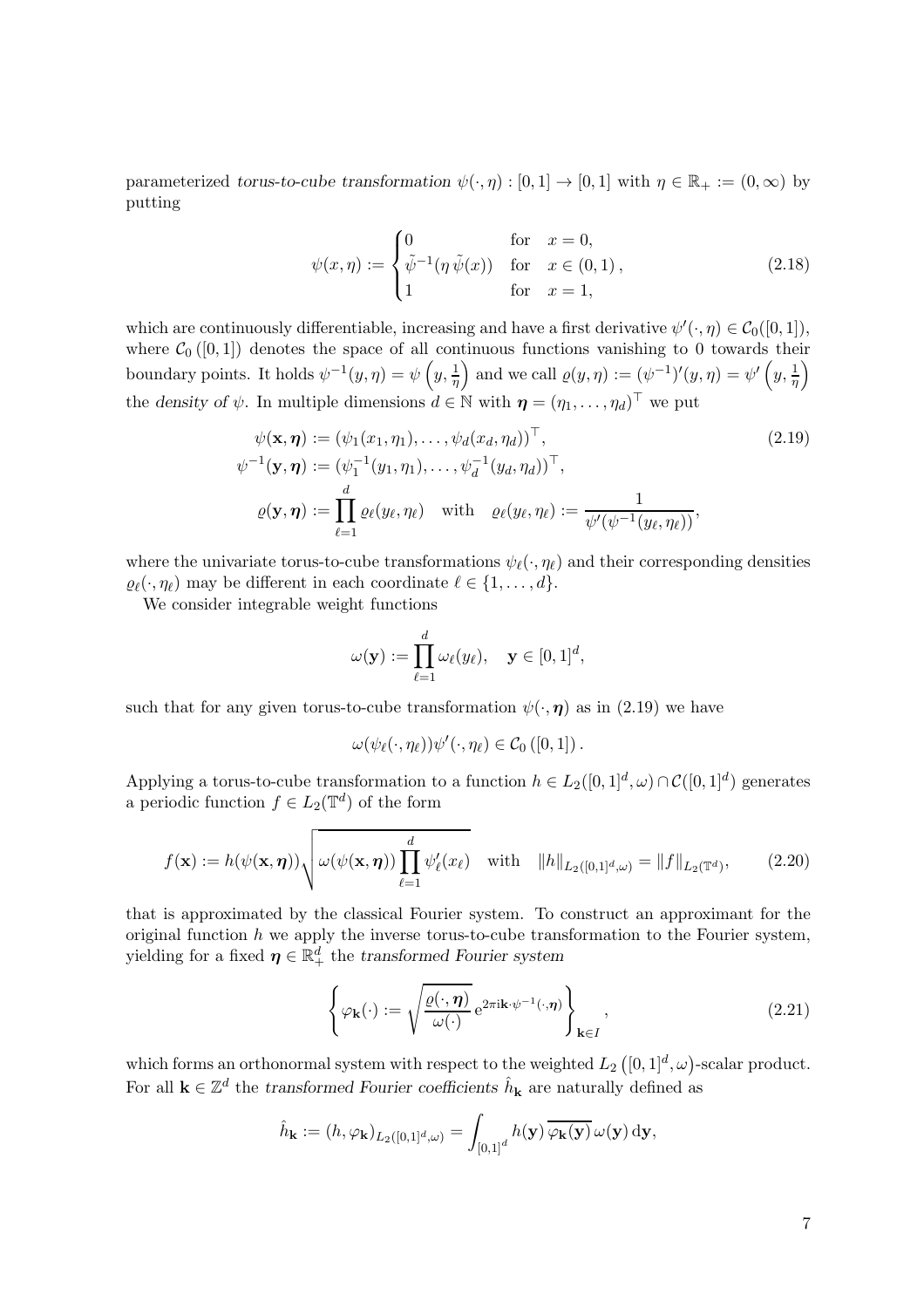<span id="page-7-0"></span>and the corresponding Fourier partial sum is given by  $S_I h(\mathbf{y}) := \sum_{\mathbf{k} \in I} \hat{h}_{\mathbf{k}} \varphi(\mathbf{y})$ . The corresponding sampling nodes will be taken from the torus-to-cube-transformed (abbreviated: ttc) rank-1 lattice  $\Lambda_{\psi}(\mathbf{z}, M)$  defined as

$$
\Lambda_{\psi}(\mathbf{z}, M) := \left\{ \mathbf{y}_{j}^{\mathrm{ttc}} := \psi\left( \mathbf{x}_{j}^{\mathrm{latt}}, \boldsymbol{\eta} \right) : \mathbf{x}_{j}^{\mathrm{latt}} \in \Lambda(\mathbf{z}, M), j = 0, \ldots, M - 1 \right\}
$$
(2.22)

and we speak of a reconstructing torus-to-cube-transformed rank-1 lattice  $\Lambda_{\psi}(\mathbf{z}, M, I)$  if the underlying rank-1 lattice is a reconstructing one.

Furthermore, the multivariate transformed trigonometric polynomials supported on  $I \subset \mathbb{Z}^d$ are given by  $\Pi_I^{\text{ttc}} := \text{span}\{\varphi_{\mathbf{k}} : \mathbf{k} \in I\}$  and inherit the exact integration property [\(2.5\)](#page-2-0), thus, for  $h \in \Pi_I^{\text{ttc}}$  we have

$$
\hat{h}_{\mathbf{k}} = \int_{[0,1]^d} h(\mathbf{x}) \, \varphi_{\mathbf{k}}(\mathbf{x}) \, \mathrm{d}\mathbf{x} = \frac{1}{M} \sum_{j=0}^{M-1} h(\mathbf{y}_j^{\text{ttc}}) \, \varphi_{\mathbf{k}}(\mathbf{y}_j^{\text{ttc}}), \quad \mathbf{y}_j^{\text{ttc}} \in \Lambda_{\psi}(\mathbf{z}, M, I).
$$

For an arbitrary function  $h \in L_2([0,1]^d, \omega) \cap C([0,1]^d)$  we lose the former mentioned exactness and define approximated transformed coefficients of the form

$$
\hat{h}_{\mathbf{k}}^{\Lambda} := \frac{1}{M} \sum_{j=0}^{M-1} h(\mathbf{y}_{j}^{\text{ttc}}) \, \varphi_{\mathbf{k}}(\mathbf{y}_{j}^{\text{ttc}})
$$

and leads to the approximated transformed Fourier partial sum  $S_I^{\Lambda}h$  given by

$$
h(\mathbf{y}) \approx S_I^{\Lambda} h(\mathbf{y}) := \sum_{\mathbf{k} \in I} \hat{h}_{\mathbf{k}}^{\Lambda} \varphi_{\mathbf{k}}(\mathbf{y}).
$$
 (2.23)

.

In matrix-vector-notation we have

$$
\mathbf{h}_{\mathrm{ttc}} := \left(h(\mathbf{y}_{j}^{\mathrm{ttc}})\right)_{j=0}^{M-1}, \quad \mathbf{F}_{\mathrm{ttc}} := \left\{\varphi_{\mathbf{k}}\left(\mathbf{y}_{j}^{\mathrm{ttc}}\right)\right\}_{j=0,\mathbf{k}\in I_{\mathrm{ttc}}}^{M-1}
$$

The evaluation of  $h$  and the reconstruction of the approximated transformed Fourier coeffi- $\text{cients } \hat{\mathbf{h}} := \left\{ \hat{h}^{\Lambda}_{\mathbf{k}} \right\}$  $\mathbf{k} \in I_{\mathrm{ttc}}$ is realized by solving the systems

$$
\mathbf{h}_{\text{ttc}} = \mathbf{F}_{\text{ttc}} \hat{\mathbf{h}}. \quad \text{and} \quad \hat{\mathbf{h}} = \frac{1}{M} \mathbf{F}_{\text{ttc}}^* \mathbf{h}_{\text{ttc}}.
$$
 (2.24)

Fast algorithms for solving both systems are described in [\[18\]](#page-15-0).

#### 2.5 Comparison of the orthonormal systems

The previously presented approximation approaches are based on very different orthonormal systems and use differently transformed sampling sets, which is summarized in dimension  $d = 1$  in Table [2.1](#page-9-0) with the definition of the hyperbolic cross  $I<sub>N</sub><sup>1</sup>$  given in [\(3.1\)](#page-9-0).

Given an univariate continuous function  $h \in \mathcal{C}([0,1])$ , both composition with the tent transformation [\(2.9\)](#page-3-0) and the Chebyshev transformation [\(2.14\)](#page-4-0) can be interpreted as mirroring a compressed version of h at the point  $\frac{1}{2}$ , so that  $h(\psi(x)) = h(\psi(1-x))$  for all  $x \in [0, \frac{1}{2})$  $\frac{1}{2}$ . In contrast to the the Chebyshev transformation case, for the tent transformation we generally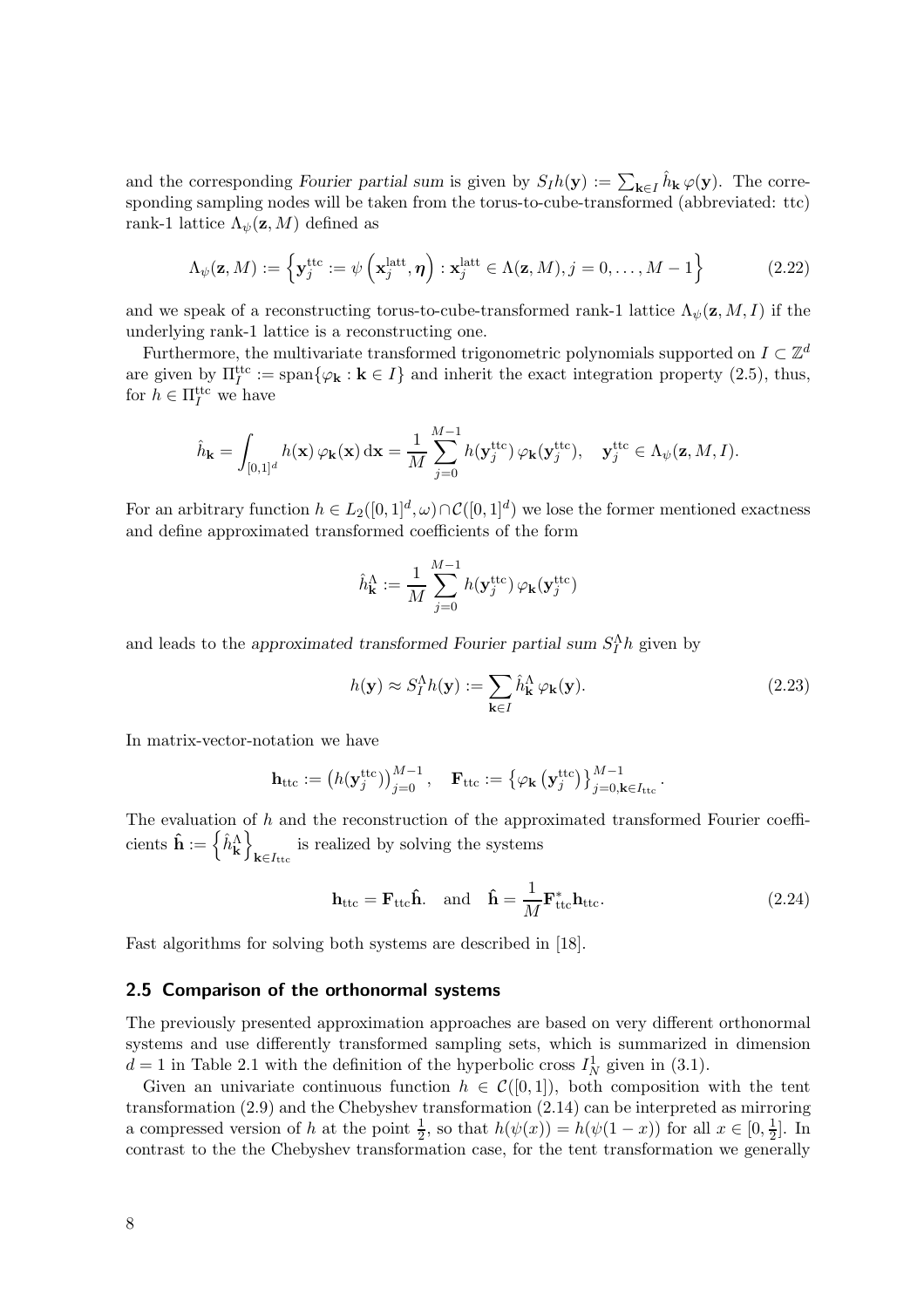<span id="page-8-0"></span>won't expect the resulting function  $h \circ \psi$  to be smooth at the point  $\frac{1}{2}$ , which will be reflected in the approximation results later on.

The parametrized torus-to-cube transformations [\(2.18\)](#page-6-0) are a fundamentally different transformation class in the sense that the periodization effect is caused primarily by the multiplication of  $h(\psi(\cdot, \eta))$  with the first derivative  $\psi(\cdot, \eta) \in C_0([0, 1])$  (assuming a constant weight function  $\omega \equiv 1$ , so that the function  $h(\psi(\cdot, \eta))\sqrt{\psi(\cdot, \eta)}$  ends up being continuously extendable to the torus  $\mathbb T$ . Additionally, now there is the parameter  $\eta$  involved which controls the smoothening effect on the periodized function, see [\[18\]](#page-15-0).

Example 2.1. We find various suggestions for torus-to-R transformations in [\[5,](#page-14-0) Section 17.6], [\[20,](#page-15-0) Section 7.5] and [\[17\]](#page-15-0). We list some induced combined transformations  $\psi(x, \eta)$  and the corresponding density function  $\varrho(y,\eta) = (\psi^{-1})'(y,\eta)$  in the sense of definition [\(2.18\)](#page-6-0):

• the logarithmic torus-to-cube transformation

$$
\psi(x,\eta) := \frac{1}{2} + \frac{1}{2}\tanh(\eta\tanh^{-1}(2x-1)), \quad \varrho(y,\eta) = \frac{4}{\eta} \frac{(4y-4y^2)^{\frac{1}{\eta}-1}}{\left((2y)^{\frac{1}{\eta}}+(2-2y)^{\frac{1}{\eta}}\right)^2}, \quad (2.25)
$$

based on the mapping

$$
\tilde{\psi}(x) = \frac{1}{2} \log \left( \frac{2x}{2 - 2x} \right) = \tanh^{-1}(2x - 1),
$$

• the error function torus-to-cube transformation

$$
\psi(x,\eta) = \frac{1}{2}\operatorname{erf}(\eta \operatorname{erf}^{-1}(2x-1)) + \frac{1}{2}, \quad \varrho(y,\eta) = \frac{1}{\eta}e^{(1-\frac{1}{\eta^2})(\operatorname{erf}^{-1}(2y-1))^2}, \tag{2.26}
$$

based on the mapping

$$
\tilde{\psi}(x) = \operatorname{erf}^{-1}(2x - 1),
$$

which is the inverse of the error function

$$
\operatorname{erf}(y) = \frac{1}{\sqrt{\pi}} \int_{-y}^{y} e^{-t^2} dt, \quad y \in \mathbb{R},
$$

 $\Box$ 

In Figure [2.1](#page-9-0) we provide a side-by-side comparison of all the previously mentioned transformation mappings.

## 3 Approximation results and error analysis

Based on the weight function

$$
\omega_{\rm hc}(\mathbf{k}) := \prod_{\ell=1}^d \max(1, |k_j|), \quad \mathbf{k} \in \mathbb{Z}^d,
$$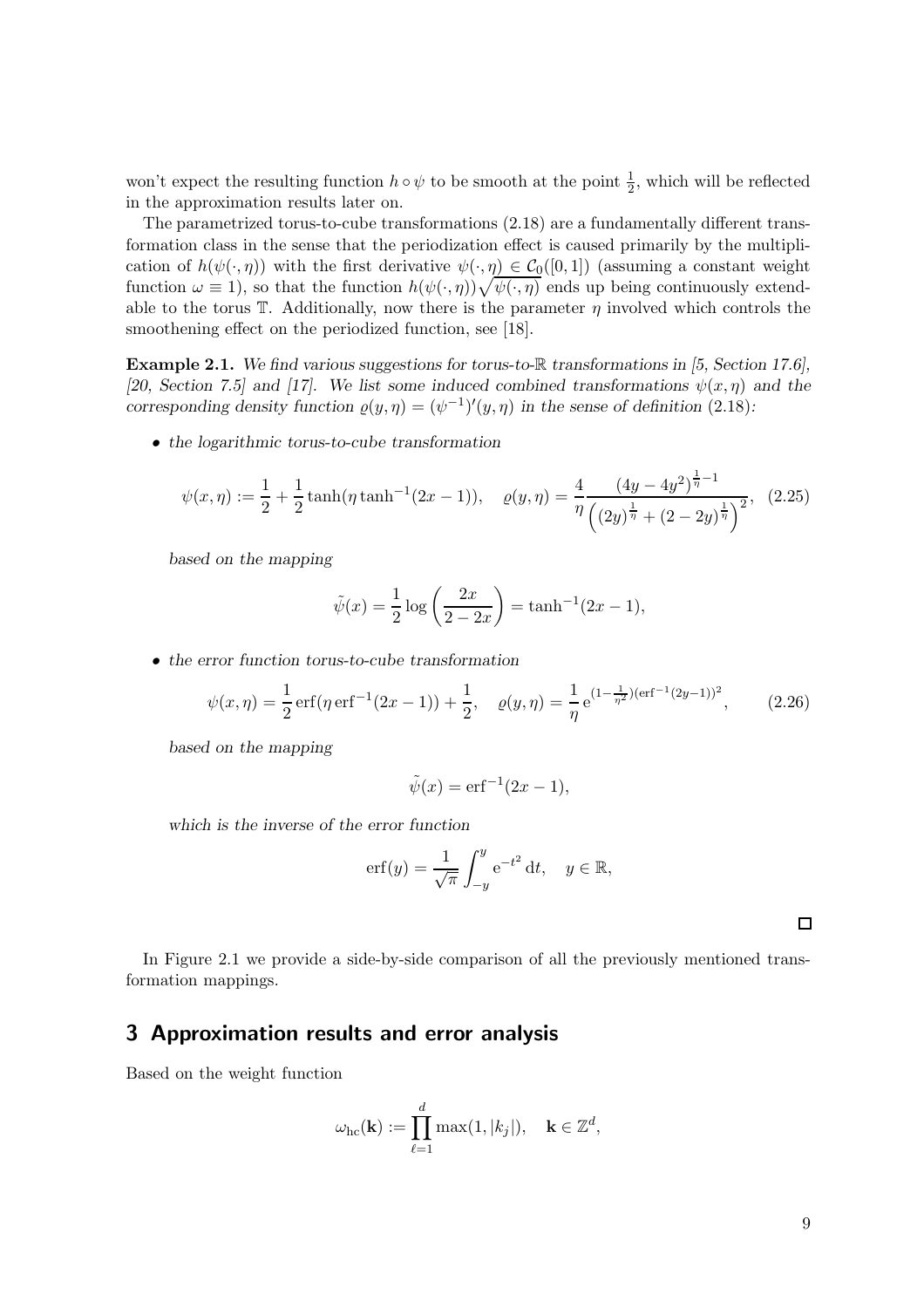<span id="page-9-0"></span>

Figure 2.1: Left: The tent-transformation [\(2.9\)](#page-3-0) the Chebyshev-transformation [\(2.14\)](#page-4-0). Center and right: The parameterized logarithmic transformation [\(2.25\)](#page-8-0) and its density function for  $\eta \in \{2, 4\}.$ 

| orthonormal system $\{\varphi_k(x)\}_{k\in I}$                                        | scalar          | sampling                                                                                                                | frequency set $I$           |
|---------------------------------------------------------------------------------------|-----------------|-------------------------------------------------------------------------------------------------------------------------|-----------------------------|
|                                                                                       | product         | transformation $\psi$                                                                                                   |                             |
|                                                                                       | weight $\omega$ |                                                                                                                         |                             |
| $\sqrt{2}^{  k  _0}\cos(\pi kx)$                                                      |                 | $\begin{cases} 2x & \text{for } 0 \leq x < \frac{1}{2}, \\ 2 - 2x & \text{for } \frac{1}{2} \leq x \leq 1. \end{cases}$ | $I^d_N \cap \mathbb{N}_0^d$ |
| $\sqrt{2}^{  k  _0} \cos(k \arccos(2x-1))$                                            | $\sqrt{x(1-x)}$ | $\frac{1}{2} + \frac{1}{2} \cos (2\pi (x - \frac{1}{2}))$                                                               | $I^d_N \cap \mathbb{N}_0^d$ |
| $\frac{\partial \varrho(x,\eta)}{\partial \varrho(x)} e^{2\pi i k \psi^{-1}(x,\eta)}$ | $\omega(x)$     | $\psi(x,\eta)$                                                                                                          | $I^d_N$                     |

Table 2.1: Comparison of the univariate orthonormal system, sampling sets and frequency sets from the Chebyshev, cosine and transformed Fourier approximation methods.

we define the hyperbolic cross index set

$$
I_N^d := \left\{ \mathbf{k} \in \mathbb{Z}^d : \omega_{\rm hc}(\mathbf{k}) \le N \right\} \tag{3.1}
$$

and for  $\beta \geq 0$  we furthermore have the Hilbert spaces

$$
\mathcal{H}^{\beta}(\mathbb{T}^d) := \left\{ f \in L_2(\mathbb{T}^d) : \|f\|_{\mathcal{H}^{\beta}(\mathbb{T}^d)} := \left( \sum_{\mathbf{k} \in \mathbb{Z}^d} \omega_{\rm hc}(\mathbf{k})^{2\beta} |\hat{f}_{\mathbf{k}}|^2 \right)^{\frac{1}{2}} < \infty \right\}
$$
(3.2)

that are closely related to the Wiener Algebra  $\mathcal{A}(\mathbb{T}^d)$  given in [\(2.6\)](#page-2-0). For  $\lambda > \frac{1}{2}$  and fixed  $d \in \mathbb{N}$  the continuous embeddings  $\mathcal{H}^{\beta+\lambda}(\mathbb{T}^d) \hookrightarrow \mathcal{A}(\mathbb{T}^d)$  was shown in [\[15,](#page-15-0) Lemma 2.2]. Next, we introduce the analogue on the cube  $[0,1]^d$  for the Hilbert space  $\mathcal{H}^{\beta}(\mathbb{T}^d)$  as in (3.2). We define the space of weighted  $L_{2}\left([0,1]^{d},\omega\right)$ -functions with square summable Fourier coefficients  $\hat{h}_{\mathbf{k}} := (h, \varphi_{\mathbf{k}})_{L_2([0,1]^d,\omega)}$  by

$$
\mathcal{H}^{\beta}\left([0,1]^{d},\omega\right) := \left\{ h \in L_{2}\left([0,1]^{d},\omega\right) : \|h\|_{\mathcal{H}^{\beta}\left([0,1]^{d},\omega\right)} := \left(\sum_{\mathbf{k} \in \mathbb{Z}^{d}} \omega_{\mathrm{hc}}(\mathbf{k})^{2\beta}|\hat{h}_{\mathbf{k}}|^{2}\right)^{\frac{1}{2}} < \infty\right\}.
$$
\n(3.3)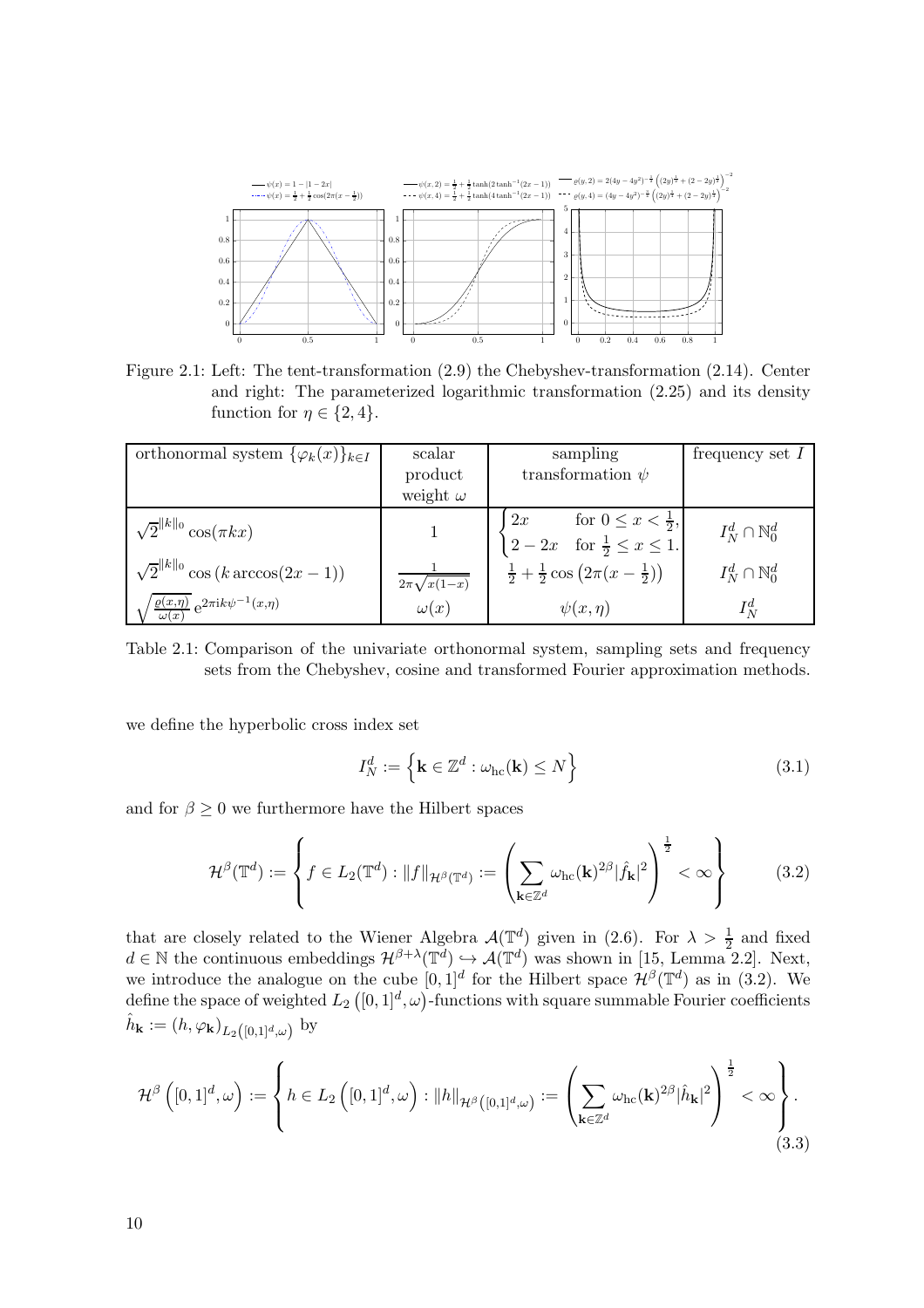<span id="page-10-0"></span>

Figure 3.1: The univariate B-spline  $h(y) = B_2(y)$  and the two-dimensional tensored B-spline  $h_1(y_1, y_2) = B_2(y_1) B_2(y_2).$ 

In case of a constant weight function  $\omega \equiv 1$  we just write  $\mathcal{H}^{\beta}([0,1]^{d})$ .

We define a shifted, scaled and dilated B-spline of second order as

$$
B_2(x) := \begin{cases} -x^2 + \frac{3}{4} & \text{for } 0 \le x < \frac{1}{2}, \\ \frac{1}{2} \left( x^2 - 3x + \frac{9}{4} \right) & \text{for } \frac{1}{2} \le x \le 1, \end{cases}
$$
(3.4)

which we refer to as the  $B_2$ -cutoff, that was also used in [\[19, 18\]](#page-15-0). It is in  $\mathcal{C}^1([0,1])$  and depicted in Figure 3.1. Even though it is only once continuously differentiable, it is also an element in  $\mathcal{H}^{\frac{5}{2}-\varepsilon}([0,1])$  for any  $\varepsilon > 0$ , which the following arguments show. It's wellknown a second order B-spline is the result of a convolution of three step functions  $\chi_{[0,1]}$ (where  $\chi$  denotes the indicator function) with themselves, whose respective Fourier coefficients  $(\chi_{[0,1]}(\cdot), e^{2\pi i k(\cdot)})_{L_2([0,1])}$  decay like  $|k|^{-1}$  for  $k \to \pm \infty$ . Hence, the Fourier coefficients  $\hat{h}_k =$  $(B_2, e^{2\pi i k(\cdot)})_{L_2([0,1])}$  of the  $B_2$ -cutoff  $(3.4)$  decay like  $|k|^{-3}$  for  $k \to \pm \infty$ . Considering a constant weight function  $\omega \equiv 1$ , the  $\|\cdot\|_{\mathcal{H}^{\beta}([0,1])}$ -norm given in [\(3.3\)](#page-9-0) of  $B_2$  is finite if

$$
||B_2||_{\mathcal{H}^{\beta}([0,1])}^2 = \sum_{k \in \mathbb{Z}} \omega_{\rm hc}(k)^{2\beta} |\hat{h}_k|^2 \lesssim \sum_{k \in \mathbb{Z}} \max\{1, |k|\}^{2\beta} \frac{1}{|k|^6} < \infty,
$$

which is the case for

$$
|k|^{2\beta-6} \le k^{-(1+\varepsilon)} \Leftrightarrow \beta \le \frac{5}{2} - \varepsilon, \quad \varepsilon > 0.
$$

Next, we approximate the tensored  $B_2$ -cutoff

$$
h(\mathbf{x}) = \prod_{\ell=1}^{d} B_2(x_{\ell}) \in \mathcal{H}^{\frac{5}{2}-\varepsilon}([0,1]^d), \varepsilon > 0,
$$
\n(3.5)

by the approximated Chebyshev, cosine or transformed Fourier partial sums  $S_I^{\Lambda}h$  given in [\(2.11\)](#page-3-0), [\(2.16\)](#page-5-0) and [\(2.23\)](#page-7-0). We study the resulting relative  $\ell_2$ -and  $\ell_{\infty}$ -approximation errors

$$
\varepsilon_p^R(h) := \frac{\left\| \left( h(\mathbf{x}_j) - S_I^{\Lambda} h(\mathbf{x}_j) \right)_{j=1}^R \right\|_{\ell_p}}{\left\| \left( h(\mathbf{x}_j) \right)_{j=1}^R \right\|_{\ell_p}}, \quad p \in \{2, \infty\},\tag{3.6}
$$

that are evaluated at  $R \in \mathbb{N}$  uniformly distributed points  $\mathbf{x}_j \sim \mathcal{U}([0,1]^d)$ . The approximated coefficients appearing in the approximated partial sums  $(2.16)$ , $(2.11)$  and  $(2.23)$  are calculated by solving the corresponding systems  $(2.17)$ ,  $(2.12)$  or  $(2.24)$ .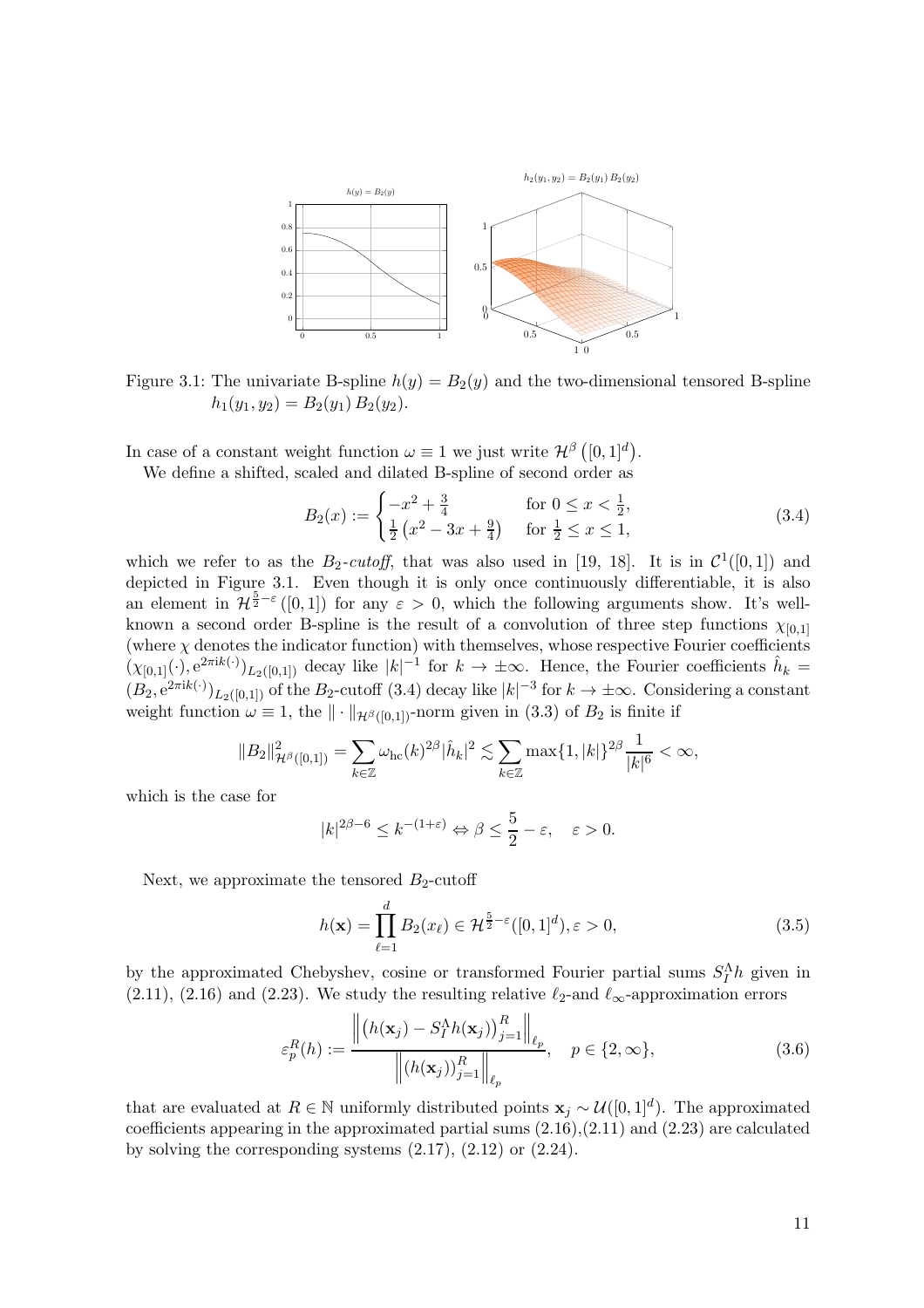

Figure 3.2: The hyperbolic cross  $I_8^2$  (left) and its first quadrant  $I_8^2 \cap \mathbb{N}_0^2$  (right).

#### 3.1 The numerical results of  $\ell_2$ -approximation

Throughout this section we repeatedly use the bold number notation  $\mathbf{1} = (1, \ldots, 1)^\top$  that we already used in the definition of rank-1 lattices [\(2.1\)](#page-1-0) and expressions like  $\eta = 2$  mean that  $\eta_{\ell} = 2$  for all  $\ell \in \{1, \ldots, d\}.$ 

In [\[23,](#page-15-0) [6,](#page-14-0) [24\]](#page-15-0) we find a broad discussion on the approximation error decay of function in the Sobolev space  $\mathcal{H}^{\beta}(\mathbb{T}^d), m \in \mathbb{N}_0$ . It was proven that there is a worst case upper error bound of the form

$$
\varepsilon_2 = \varepsilon_2(N, d) \approx \left\| h - S_{I_N^d}^{\Lambda} h \right\|_{L_2([0,1]^d)} \lesssim N^{-m} (\log N)^{(d-1)/2}.
$$
 (3.7)

In [\[18\]](#page-15-0) we find conditions on the logarithmic and the error function transformation  $\psi(\cdot, \eta)$ , given in [\(2.25\)](#page-8-0) and [\(2.26\)](#page-8-0), such that a certain degree of smoothness of the given  $\mathcal{C}^m(\mathbb{T}^d)$ function is preserved under composition with  $\psi(\cdot, \eta)$  and the resulting periodized function is at least in  $\mathcal{H}^{\ell}(\mathbb{T}^d), \ell \leq m$  and for each  $\ell$  it was calculated how large the parameter  $\eta$ has to be chosen. According to the conditions in [\[18,](#page-15-0) Theorem 4], the tensored  $B_2$ -cutoff in [\(3.5\)](#page-10-0) is transformed into a function  $f \in \mathcal{H}^0(\mathbb{T}^d)$  of the form [\(2.20\)](#page-6-0) for all considered torus-to-cube transformations  $\psi(\cdot, \eta)$  with parameters  $1 < \eta_\ell \leq 3$ , and into a function  $f \in$  $\mathcal{H}^1(\mathbb{T}^d)$  for parameters  $\eta_\ell > 3$ ,  $\ell \in \{1, \ldots, d\}$ . While these conditions are independent of the particular considered function  $h \in \mathcal{C}^m(\mathbb{T}^d)$ , they are pretty coarse in the sense of not catching the additional smoothness of functions like the  $B_2$ -cutoff given in  $(3.5)$  which is an almost  $\mu$  $\frac{5}{2}([0,1]^d)$ -function as we showed earlier. In numerical tests we showcase that in certain setups the Chebyshev coefficients and the transformed Fourier coefficients will indeed decay faster than the worst case upper bound (3.7).

In dimensions  $d \in \{1, 2, 4, 7\}$  we compare the discrete  $\ell_2$ -approximation error  $\varepsilon_2$ , given in  $(3.6)$ , with  $R = 1.000.000$  uniformly distributed evaluation points for all of the previously introduced approximation approaches. We consider frequency sets  $I_N^d$  for all transformed Fourier systems and  $I_N^d \cap \mathbb{N}_0^d$  for the cosine and Chebyshev systems. Both frequency sets are illustrated in dimension  $d = 2$  with  $N = 8$  in Figure 3.2. We use  $N \in \{1, \ldots, 140\}$  for  $d = 1$ ,  $N \in \{1, \ldots, 80\}$  for  $d = 2, N \in \{1, \ldots, 50\}$  for  $d = 4$  and  $N \in \{1, \ldots, 30\}$  for  $d = 7$ .

In dimensions  $d = 1$  and  $d = 2$  we observe that the approximation errors are significantly better for  $\eta = 4$  than for  $\eta = 2$ , indicating the increased smoothening effect of both the logarithmic and the error function transformation. In dimensions  $d \in \{4, 7\}$ , the errors for  $\eta =$ 4 turn out to be worse than for  $\eta = 2$ , which we suspect might be due to the increase of certain constants depending on  $\eta$  in the error estimate (3.7). The Chebyshev approximation turns out to be a solid candidate to approximate the B-spline given in [\(3.5\)](#page-10-0). In this specific setup, we also checked the error behavior for other parameters  $\eta \in \{2.1, 2.2, \ldots, 3.8, 3.9, 4.1, 4.2, \ldots\}$ .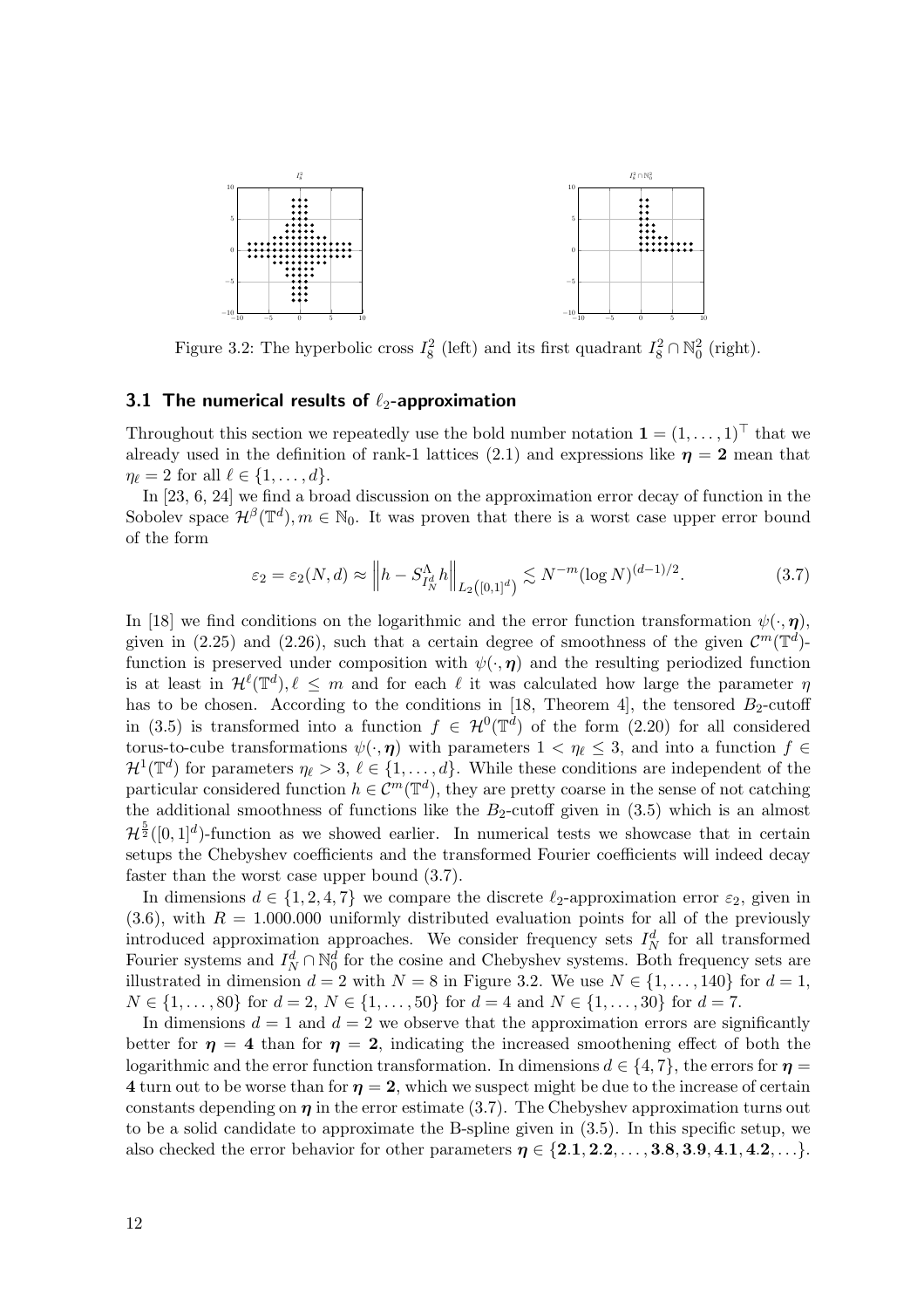| transformation                                    | $\varepsilon_2^R(h)$ |
|---------------------------------------------------|----------------------|
| $(2.8)$ cosine system                             | $N^{-1.5}$           |
| $(2.13)$ Chebyshev system                         | $N^{-2.45}$          |
| $(2.25)$ log transf. Fourier, $\eta = 2$          | $N^{-1}$             |
| $(2.25)$ log transf. Fourier, $\eta = 4$          | $N^{-2.25}$          |
| $(2.26)$ error fct. transf. Fourier, $\eta = 2$   | $N^{-1.9}$           |
| $(2.26)$ error fct. transf. Fourier, $\eta = 2.5$ | $N^{-2.5}$           |
| $(2.26)$ error fct. transf. Fourier, $\eta = 4$   | $N^{-2.5}$           |

Table 3.1: The observed decay rates of the discrete approximation error  $\varepsilon_2^R(h)$  as given in  $(3.6)$  when h is the univariate  $B_2$ -cutoff as defined in  $(3.4)$ .

As it turns out,  $\eta = 4$  is the best choice for the logarithmic transformation and for the error function transformation the best choice is  $\eta = 2.5$ .

However, only the error function transformation is able to match the approximation error of the Chebyshev approximation, which also shows when we investigate and compare the error decay rates of  $\varepsilon_2^R(h)$  that were numerically observed for the univariate case  $d=1$ . In this specific setup,  $h$  is still the continuous second-order B-spline given in  $(3.5)$  that is an element of  $\mathcal{H}^{\frac{5}{2}-\varepsilon}([0,1]^d)$ . Hence, we expect to obtain an error decay at most  $\varepsilon_2^R(h) \lesssim N^{-\frac{5}{2}+\varepsilon}$  for any  $\varepsilon > 0$  and increasing values of N when approximating h with respect to any transformed Fourier system. We achieve these decay rates numerically with the Chebyshev system and with the transformed Fourier system when considering the logarithmic transformation with  $\eta \in$  $\{2.5, 4\}$ . Interestingly, the decay rates of the cosine system remain at  $N^{-1.5}$ . In comparison, the logarithmically transformed Fourier system with  $\eta = 2$  loses half an order, which is slightly improved for  $\eta = 4$ . In total we observe that some transformed Fourier systems are able to achieve the same decay rates as the Chebyshev system, when we use parameterized torusto-cube transformations  $\psi(\cdot, \eta)$  and pick an appropriate parameter  $\eta \in \mathbb{R}_+$ . The results are summarized in Table 3.1.

## 3.2 A note on  $\ell_{\infty}$ -approximation

As derived in [\[18\]](#page-15-0) and recalled in [\(2.20\)](#page-6-0), the transformed Fourier system [\(2.21\)](#page-6-0) for nonperiodic funtions is the result of applying an inverted change of variable  $\psi^{-1}(\cdot, \eta)$  in the form of [\(2.18\)](#page-6-0) to the Fourier system elements within the  $L_2(\mathbb{T}^d)$ -scalar product, in order to generate another orthonormal system in a given space  $L_2 \left( \left[ -\frac{1}{2} \right]$  $\frac{1}{2}, \frac{1}{2}$  $\frac{1}{2}$ ,  $(\omega)$ . There are two interpretations for the resulting integral of the form

$$
\int_{[0,1]^d} \frac{\varrho(\mathbf{y}, \boldsymbol{\eta})}{\omega(\mathbf{y})} e^{2\pi i (\mathbf{k} - \mathbf{m})\psi^{-1}(\mathbf{y}, \boldsymbol{\eta})} \omega(\mathbf{y}) d\mathbf{y} = \int_{\mathbb{T}^d} e^{2\pi i (\mathbf{k} - \mathbf{m})\mathbf{x}} d\mathbf{x} = \delta_{\mathbf{k}, \mathbf{m}}.
$$
(3.8)

We either have another periodic system of the form  $\{e^{2\pi i \mathbf{k}\cdot\psi^{-1}(\cdot,\eta)}\}$  $k \in I$ and the weighted  $L_2([0,1]^d, \varrho(\cdot,\eta))$ -scalar product; or we attach  $\sqrt{\varrho(\cdot,\eta)/\omega(\cdot)}$  to the individual exponentials  $e^{2\pi i \mathbf{k}\cdot \psi^{-1}(\cdot,\boldsymbol{\eta})}$  and end up with the non-periodic system [\(2.21\)](#page-6-0) and the originally given weighted  $L_2\left([-\frac{1}{2}$  $\frac{1}{2}, \frac{1}{2}$  $\frac{1}{2}$ ,  $\omega$ )-scalar product. If we consider a constant weight function  $\omega \equiv 1$ , then there is a drawback that comes with the later choice, because  $\rho$  is unbounded and causes singularities at the boundary points of the elements in the approximated transformed Fourier sum [\(2.23\)](#page-7-0).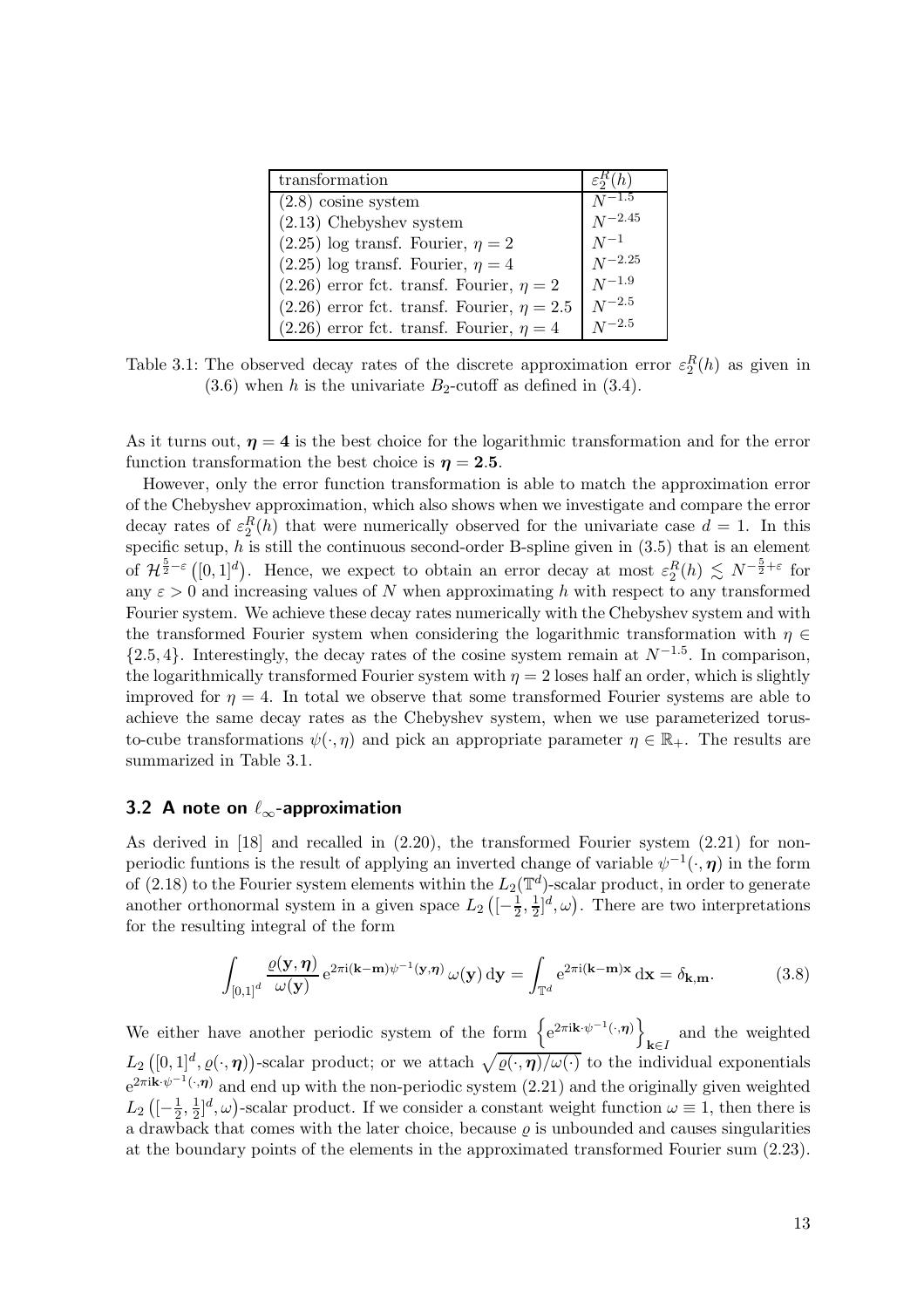

Figure 3.3: Comparing the approximation errors  $\varepsilon_2^R(h)$  of the tensored  $B_2$ -cutoff [\(3.5\)](#page-10-0) approximated by various orthonormal systems in dimensions  $d \in \{1, 2, 4, 7\}.$ 

So, the pointwise approximation error  $\varepsilon_{\infty}^{R}$  in [\(3.6\)](#page-10-0) isn't finite, unless we consider a suitably weighted  $\ell_{\infty}$ -norm that counteracts the behavior of the approximant towards the boundary points, which is discussed more thoroughly in [\[18\]](#page-15-0). This strategy is based on choosing the weight function  $\omega$  in such a way that the quotient  $\rho(\cdot, \eta)/\omega(\cdot)$  is either constant or converges at the boundary points. However, for any chosen torus-to-cube transformation - especially for the presented parameterized transformations  $\psi(\cdot, \eta)$  in [\(2.25\)](#page-8-0) and [\(2.26\)](#page-8-0) with a fixed parameter  $\eta$  - the weight function has to be chosen in such a way so that on one hand the singularities of the density function are controlled and on the other hand the given function h is still in  $L_2([0,1]^d,\omega)$ .

We achieve this effect for example by showing the connection of the transformed Fourier framework with the Chebyshev system, when we put the Chebyshev transformation [\(2.14\)](#page-4-0) into the transformed Fourier system [\(2.21\)](#page-6-0) despite the fact that it is not a torus-to-cube transformation as in [\(2.18\)](#page-6-0). Considering the hyperbolic cross  $I_N^1$  as defined in [\(3.1\)](#page-9-0) and  $x, y \in [0, 1]$ , we choose  $\psi$  to be the Chebyshev transformation [\(2.14\)](#page-4-0) of the form  $\psi(x) = \frac{1}{2} +$ 1  $\frac{1}{2}\cos(2\pi(x-\frac{1}{2}))$ , with the inverse  $\psi^{-1}(y) = \frac{1}{2} + \frac{\arccos(2y-1)}{2\pi}$  and the density  $\varrho(y) = \frac{1}{2\pi\sqrt{y(1-y)}}$ . By putting  $\omega(y) = \varrho(y)$ , the transformed Fourier system [\(2.21\)](#page-6-0) turns into

$$
\varphi_k(y) = e^{\pi i k + i k \arccos(2y)} = (-1)^k (\cos(k \arccos(2y - 1)) + i \sin(k \arccos(2y - 1))) \tag{3.9}
$$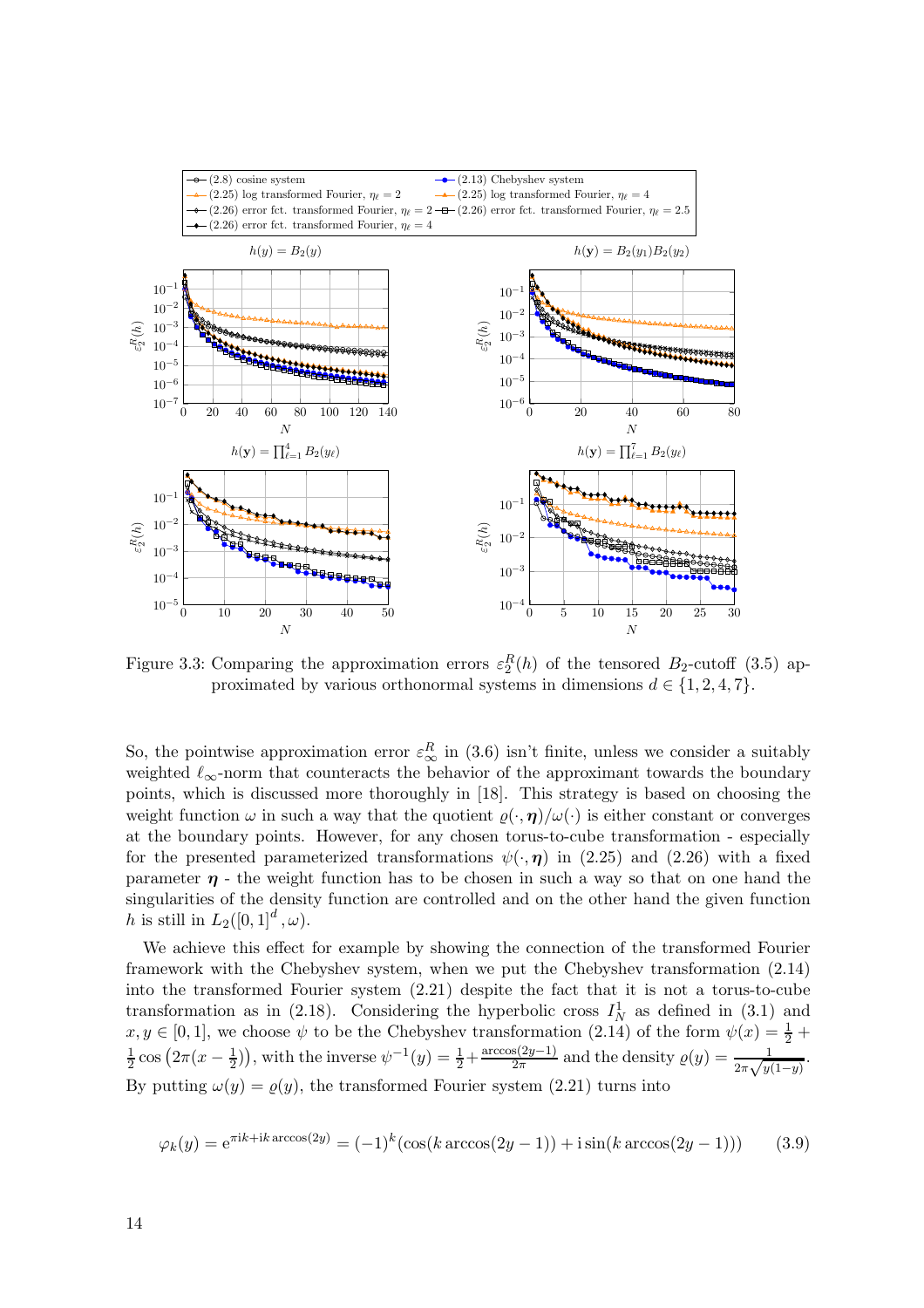<span id="page-14-0"></span>for  $k \in \{-N, \ldots, N\}$  and by combining the positive and negative frequencies we obtain

$$
\varphi_k(y) = \begin{cases} 1 & \text{for } k = 0, \\ (-1)^k 2 \cos(k \arccos(2y - 1)) & \text{for } k \in \{1, 2, \dots, N\}, \end{cases}
$$

which is orthogonal with respect to the  $L_2([0,1],\omega)$ -scalar product with  $\omega(y) = \frac{1}{2\pi\sqrt{y(1-y)}}$ . With some additional scaling we obtain an orthonormal system that's equivalent to the Chebyshev system  $(2.13)$ .

# 4 Conclusion

We considered the approximation of non-periodic functions on the cube  $[0,1]^d$  by different systems of orthonormal functions. We compared the Chebyshev system that is orthonormal with respect to a weighted  $L_2$ -scalar product, the system of half-periodic cosines that uses tent-transformed sampling nodes and a parameterized transformed Fourier system. For the cosine system, which basically only mirrors a non-periodic function at it's boundary points, as well as the transformed Fourier system with a small parameter, yielded the worst approximation errors. Switching to the Chebyshev system, which mirrors and additionally smoothens a given function, improved the approximation error decay. The same effect was obtained for the transformed Fourier system after increasing the parameter enough to obtain a better smoothening effect. The numerical experiments showcased the proposed parameter control in [\[18\]](#page-15-0) that is set up by periodizing functions via families of parameterized torus-to-cube mappings. This approach in particular generalizes the idea used to derive Chebyshev polynomials.

# Acknowledgements

The authors thank the referees for their valuable suggestions and remarks. The first named author gratefully acknowledges the support by the funding of the European Union and the Free State of Saxony (ESF).

# References

- [1] B. Adcock. Modified fourier expansions: theory, construction and applications (doctoral thesis), 2010.
- [2] B. Adcock. Convergence acceleration of modified Fourier series in one or more dimensions. Math. Comput., 80(273):225–261, 2011.
- [3] B. Adcock, A. Iserles, and S. P. Nørsett. From high oscillation to rapid approximation II: Expansions in Birkhoff series. IMA J. Numer. Anal., 32(1):105–140, 2012.
- [4] L. Bos, M. Caliari, S. De Marchi, M. Vianello, and Y. Xu. Bivariate Lagrange interpolation at the Padua points: The generating curve approach. J. Approx. Theory, 143(1):15–25, 2006. Special Issue on Foundations of Computational Mathematics.
- [5] J. P. Boyd. Chebyshev and Fourier Spectral Methods. Dover Press, New York, NY, USA, second edition, 2000.
- [6] G. Byrenheid, L. Kämmerer, T. Ullrich, and T. Volkmer. Tight error bounds for rank-1 lattice sampling in spaces of hybrid mixed smoothness. Numer. Math., 136:993–1034, 2017.